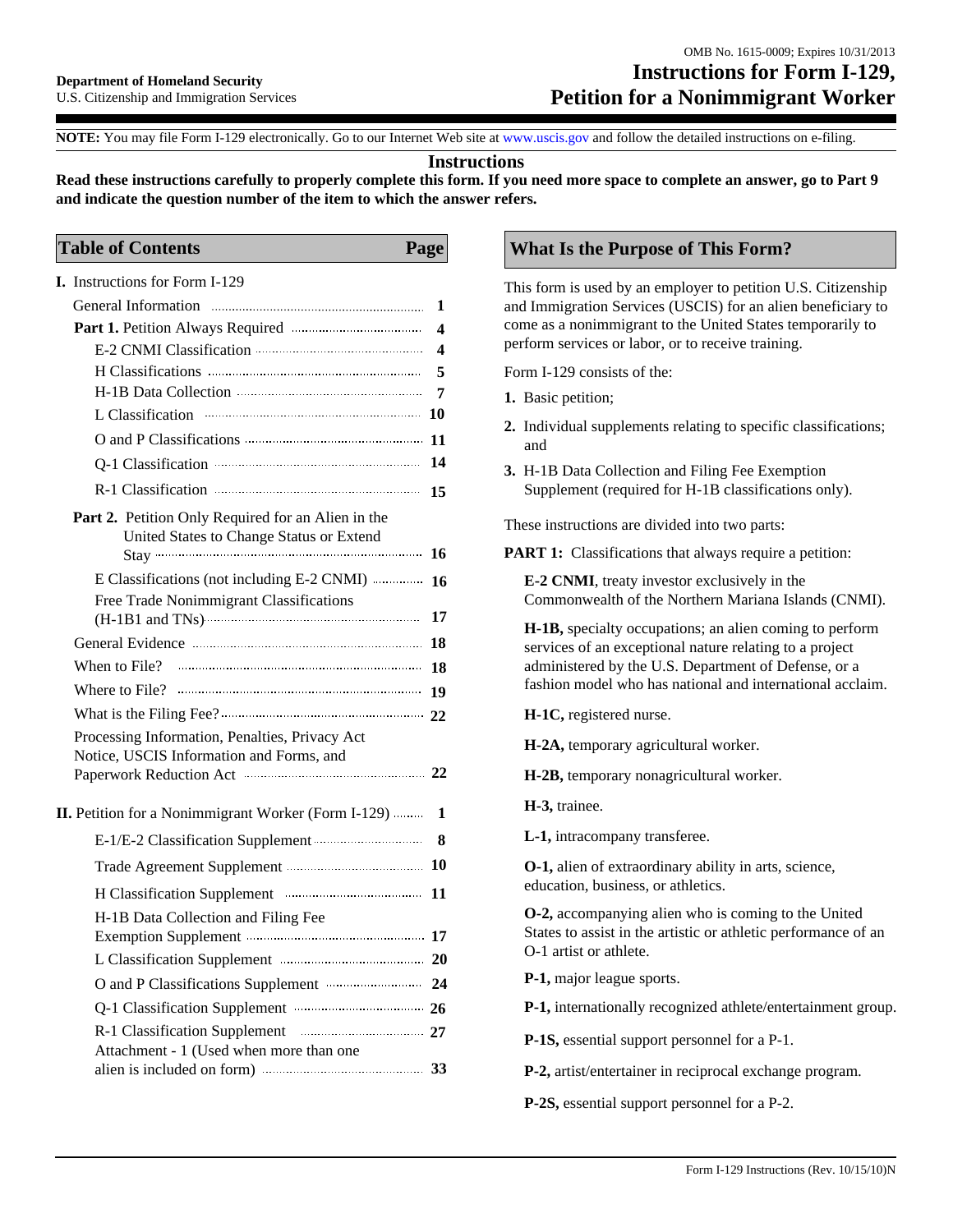**P-3,** artist/entertainer coming to the United States to perform, teach, or coach under a program that is culturally unique.

**P-3S,** essential support personnel for a P-3.

**Q-1,** alien coming temporarily to participate in an international cultural exchange program.

**R-1,** religious worker.

**PART 2:** Classification that requires a petition only if the beneficiary is already in the United States and requesting an extension of stay or change of status:

**E-1,** treaty trader.

**E-2,** treaty investor (not including E-2 CNMI treaty investors).

**E-3,** Free Trade Agreement professionals from Australia.

**Free Trade Nonimmigrants,** H-1B1 aliens from Chile or Singapore and TN aliens from Canada or Mexico.

**NOTE:** A petition must always be filed for an E-2 CNMI investor classification.

### **Who May File This Form I-129?**

**General.** A U.S. employer may file this form and applicable supplements to classify an alien in any nonimmigrant classification listed in **Part 1** and **Part 2** of these instructions. A foreign employer may file for certain classifications as indicated in the specific instructions.

**Agents.** A U.S. individual or company in business as an agent may file for types of workers who are traditionally selfemployed or who traditionally use an agent to arrange shortterm employment with numerous employers. A petition filed by an agent must include a complete itinerary of services or engagements, including dates, names, and addresses of the actual employers, and the locations where the services will be performed. A petition filed by a U.S. agent must guarantee the wages and other terms and conditions of employment by contractual agreement with the beneficiary or beneficiaries of the petition. The agent/employer must also provide an itinerary of definite employment and information on any other services planned for the period of time requested.

**Including more than one alien in a petition.** Multiple aliens who will seek admission in H-1C, H-2A, H-2B, H-3, P-1, P-2, P-3, O-2, or Q-1 classification may be included on the same petition provided:

**1.** They will all be employed for the same period of time; and

**2.** They will all perform the same services, receive the same training, or participate in the same international cultural exchange program.

**Exception:** H-2A and H-2B petitions for workers from countries not listed on the respective "Eligible Countries List" should be filed separately. See www.uscis.gov for the list of H-2A and H-2B participating countries.

**Multiple locations.** A petition for alien(s) to perform services or labor or receive training in more than one location must include an itinerary with the dates and locations where the services or training will take place.

**Naming beneficiaries.** All beneficiaries in a petition must be named except for an H-2A agricultural worker or an H-2B temporary nonagricultural worker. **Exceptions:** You must provide the name, date of birth, country of birth, and country of nationality of all H-2A and H-2B workers when: **(1)** the petition is filed for a worker who is a national of a country not designated by the Secretary of Homeland Security as eligible to participate in the H-2A or H-2B program, or **(2)** the beneficiary is in the United States. In addition, USCIS may require the petitioner to name H-2B beneficiaries where the name is needed to establish eligibility for H-2B nonimmigrant status.

Where some or all of the beneficiaries are not named, specify the total number of unnamed beneficiaries and total number of beneficiaries in the petition.

# **General Filing Instructions**

- **1.** Complete the basic form and any relating supplement.
- **2.** Type or print legibly in blue or black ink.
- **3.** If extra space is needed to complete any item, go to **Part 9,** Explanation Page, indicate the item number, and date and sign the sheet.
- **4.** Answer all questions fully and accurately. State that an item is not applicable with "N/A." If the answer is none, write "none."
- **5.** Submit a duplicate copy of the petition and all supporting documentation.

### **Basis for Classification**

The following is an explanation of the choices listed on **Page 2**, **Part 2**, **Item 2** of the Form I-129.

- **a. New employment.** Check this box if the beneficiary:
	- **(1)** Is outside the U.S. and holds no classification;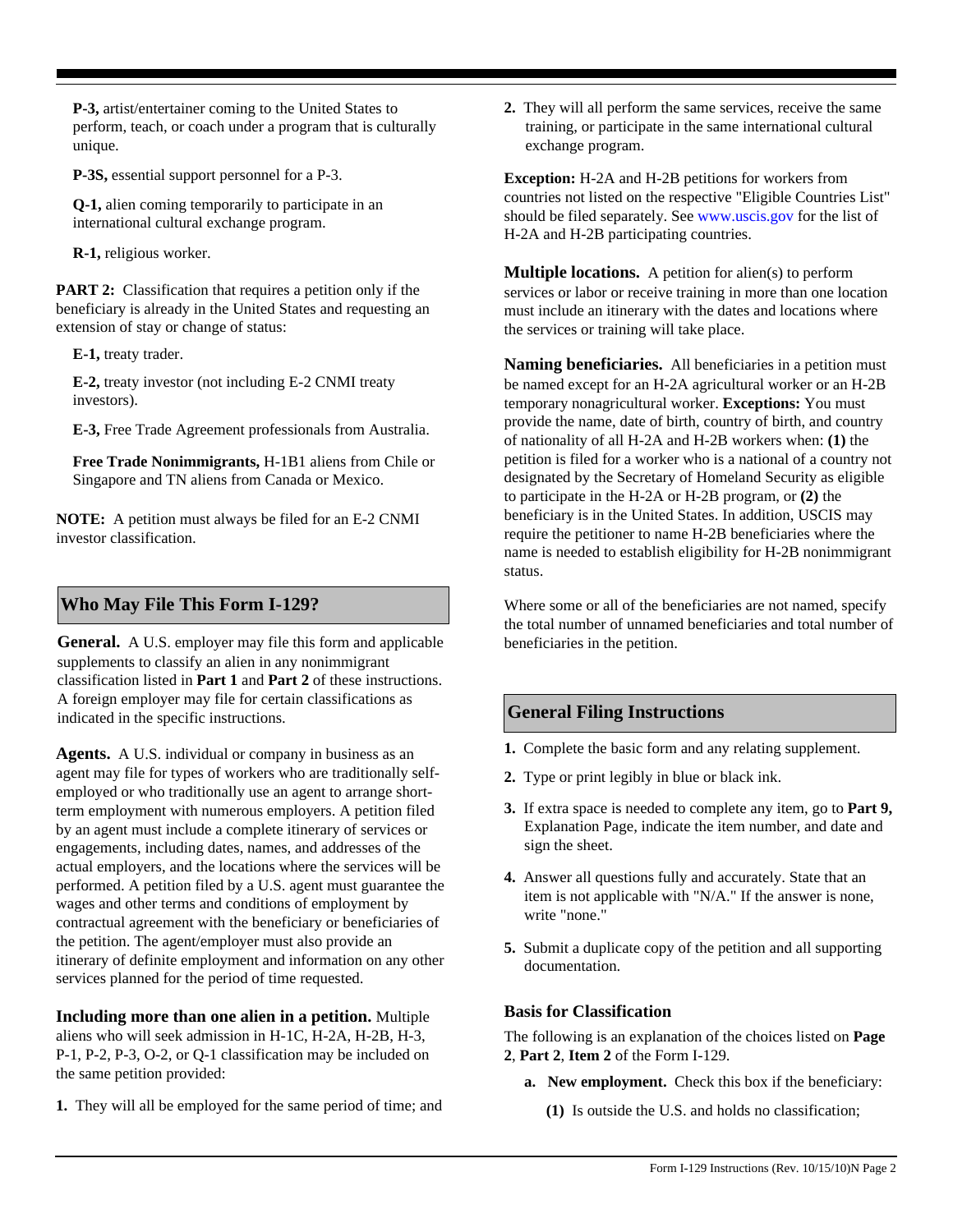- **(2)** Is to begin employment for new U.S. employer in a different nonimmigrant classification than the alien currently holds; **or**
- **(3)** Will work for the same employer but in a different nonimmigrant classification.
- **b. Continuation of previously approved employment without change with the same employer.** Check this box if applying to continue employment of the beneficiary in the same nonimmigrant classification the beneficiary currently holds and there has been no change to the employment.
- **c. Change in previously approved employment.** Check this box if applying to notify USCIS of a non-material change to the previously approved employment such as a change in job title without a material change in job duties.
- **d. New concurrent employment.** Check this box if applying for a beneficiary to begin new employment with an additional employer in the same nonimmigrant classification the beneficiary currently holds while the beneficiary will continue working for his or her current employer in the same classification.
- **e. Change of employer.** Check this box if applying for a beneficiary to begin employment working for a new employer in the same nonimmigrant classification that the beneficiary currently holds.
- **f. Amended Petition.** Check this box if applying to notify USCIS of a material change in the terms or conditions of employment or training or the beneficiary's eligibility as specified in the original approved petition. Additionally, petitioners requesting H-2A or H-2B substitutions should check this box.

### **Requested Action**

The following is an explanation of the types of action a petitioner/employer may choose for **Page 2, Part 2**, **Item 4** of Form I-129. Choose only one action.

- **a. Notify the office in Part 4 so the person(s) can obtain a visa or be admitted.** Check this box if the beneficiary is currently outside of the United States, or, if the beneficiary is in the United States, he or she will leave the United States to obtain a visa/admission abroad.
- **b. Change the person(s) status and extend their stay since the person(s) are all now in the United States in another status.** Check this box if the beneficiary is currently in the United States in a different nonimmigrant classification and is applying to change to a new, nonimmigrant status.
- **c. Extend the stay of the person(s) since they now hold this status.** Check this box if the beneficiary is currently in the United States in a nonimmigrant classification and is requesting an extension of his or her stay in the same nonimmigrant classification.
- **d. Amend the stay of the person(s) since they now hold this status.** Check this box if the beneficiary is currently in the United States in the same nonimmigrant classification and filing the petition to notify USCIS of any material changes in the terms and conditions of employment, training or the beneficiary's eligibility as specified in the original approved petition.
- **e. Extend the status of a nonimmigrant classification based on a Free Trade Agreement.** Check this box if the beneficiary is currently in the United States based on a Free Trade Agreement (H-1B1 Chile/Singapore or TN classification) and is requesting an extension of his or her stay in that same classification.
- **f. Change status to a nonimmigrant classification based on a Free Trade Agreement.** Check this box if the beneficiary is currently in the United States in a different nonimmigrant classification based on a Free Trade Agreement (H-1B1 Chile/Singapore or TN classification).

### **Certification Pertaining to the Release of Controlled Technology or Technical Data to Foreign Persons in the United States**

**U.S. Export Controls on Release of Controlled Technology or Technical Data to Foreign Persons.** The Export Administration Regulations (EAR) (15 CFR Parts 770-774) and the International Traffic in Arms Regulations (ITAR) (22 CFR Parts 120-130) require U.S. persons to seek and receive authorization from the U.S. Government before releasing to foreign persons in the United States controlled technology or technical data. Under both the EAR and the ITAR, release of controlled technology or technical data to foreign persons in the United States--even by an employer--is deemed to be an export to that person's country or countries of nationality. One implication of this rule is that a U.S. company must seek and receive a license from the U.S. Government before it releases controlled technology or technical data to its nonimmigrant workers employed as H-1B, L-1 or O-1A beneficiaries.

**Requirement to Certify Compliance with U.S. Export Control Regulations.** The U.S. Government requires each company or other entity to certify that it has reviewed the EAR and ITAR and determined whether it will require a U.S. Government export license to release controlled technology or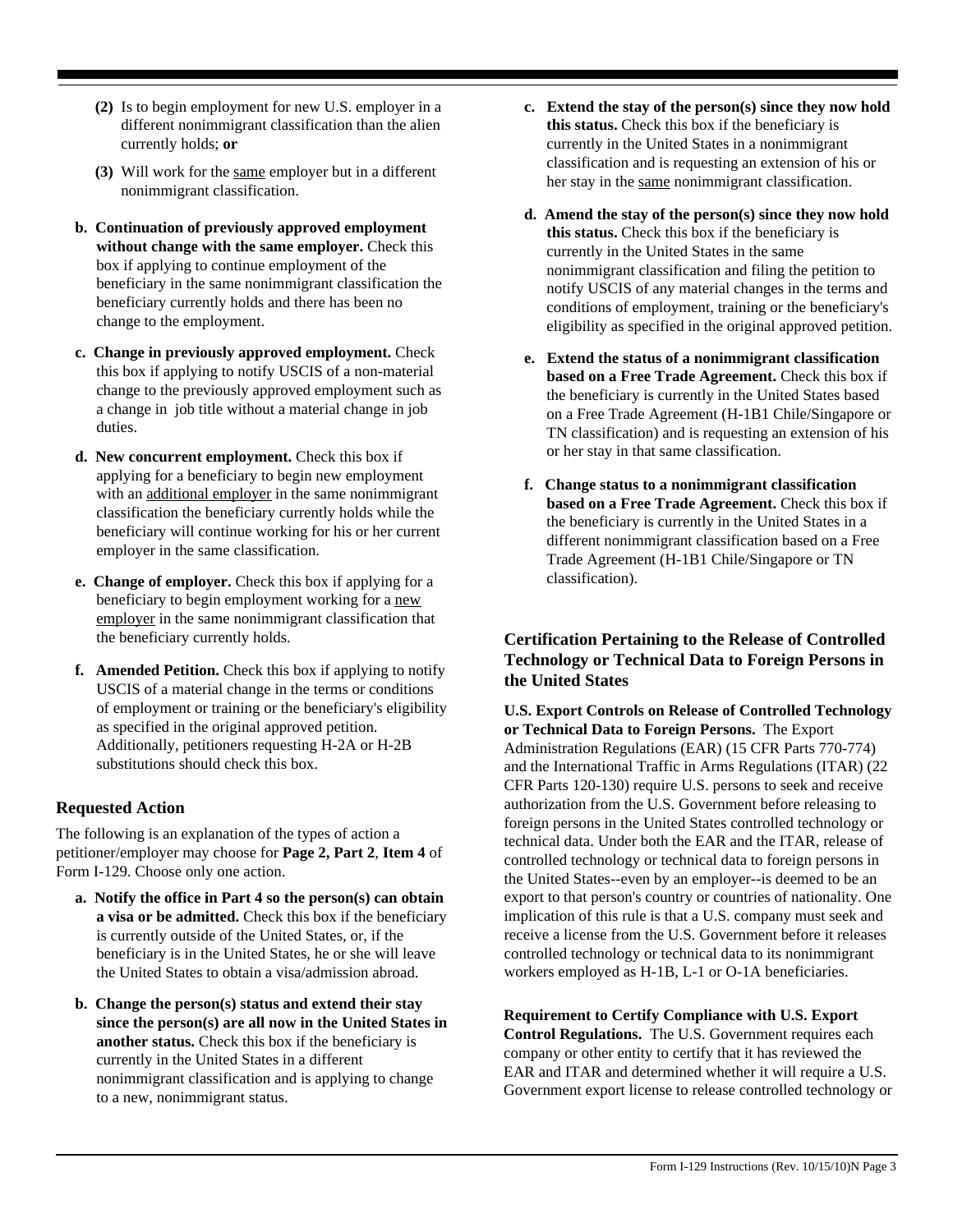technical data to the beneficiary. If an export license is required, then the company or other entity must further certify that it will not release or otherwise provide access to controlled technology or technical data to the beneficiary until it has received from the U.S. Government the required authorization to do so. The petitioner must indicate whether or not a license is required on **Page 5**, **Part 6** of Form I-129.

**Controlled Technology and Technical Data.** The licensing requirements described above will affect only a small percentage of petitioners because most types of technology are not controlled for export or release to foreign persons. The technology and technical data that are, however, controlled for release to foreign persons are identified on the EAR's Commerce Control List (CCL) and the ITAR's U.S. Munitions List (USML). The CCL is found at 15 CFF Part 774, Supp. 1. See **[http://www.access.gpo.gov/bis/ear/ear\\_data.html#ccl](http://www.access.gpo.gov/bis/ear/ear_data.html#ccl)**. The USML is at 22 CFR 121.1. See **[http://www.pmddtc.](http://www.pmddtc.state.gov/regulations_laws/itar.html) [state.gov/regulations\\_laws/itar.html](http://www.pmddtc.state.gov/regulations_laws/itar.html)**. The EAR-controlled technology on the CCL generally pertains to that which is for the production, development, or use of what are generally known as "dual-use" items. The ITAR-controlled technical data on the USML generally pertains to that which is directly related to defense articles.

The U.S. Department of Commerce's Bureau of Industry and Security administers the CCL and is responsible for issuing licenses for the release to foreign persons of technology controlled under the EAR. The U.S. Department of State's Directorate of Defense Trade Controls (DDTC) administers the USML and is responsible for issuing licenses for the release to foreign persons of technical data controlled under the ITAR. Information about the EAR and how to apply for a license from BIS are at [www.bis.doc.gov.](http://www.bis.doc.gov) Specific information about EAR's requirements pertaining to the release of controlled technology to foreign persons is at [www.](http://www.bis.doc.gov/deemedexports) [bis.doc.gov/deemedexports](http://www.bis.doc.gov/deemedexports). Information about the ITAR and how to apply for a license from DDTC are at [www.pmdtc.gov.](http://www.pmdtc.gov) Specific information about the ITAR's requirements pertaining to the release of controlled technical data is at [http://www.](http://www.pmddtc.state.gov/faqs/license_foreignpersons.html) [pmddtc.state.gov/faqs/license\\_foreignpersons.html.](http://www.pmddtc.state.gov/faqs/license_foreignpersons.html)

### **Classification - Initial Evidence**

For all classifications, if a beneficiary is seeking a **change of status** or **extension of stay**, evidence of maintenance of status must be included with the new petition. If the beneficiary is employed in the United States, the petitioner may submit copies of the last 2 pay stubs and, when available, Form W-2, as well as a copy of the Form I-94 or I-797, Approval Notice.

The beneficiary's dependent family members (generally, spouses and children under 21) should use Form I-539, Application to Change/Extend Nonimmigrant Status, to apply for a change of status or extension of stay.

A nonimmigrant, who must have a passport to be admitted, must keep that passport valid during his or her entire stay. If a required passport is not valid, include a full explanation with the petition.

The following nonimmigrants are not eligible to change status:

- **1.** An alien admitted under a visa waiver program;
- **2.** An alien is transit (C) or in transit without a visa (TWOV);
- **3.** A crewman (D);
- **4.** A fiancé(e) (K-1) or his or her dependent (K-2);
- **5.** A spouse of a U.S. citizen (K-3) or his or her dependent  $(K-4);$
- **6.** A J-1 exchange visitor whose status was for the purpose of receiving graduate medical training (unless a waiver has been granted under section 214(l) of the Immigration and Nationality Act);
- **7.** A J-1 exchange visitor subject to the foreign residence requirement who has not received a waiver of that requirement; and
- **8.** An M-1 student to an H classification, if training received as an M-1 helped him or her qualify for H classification.

# **Part 1: Petition Always Required**

The following classifications always require a petition.

The initial evidence listed below and the initial evidence listed under the instructions for a change of status or extension of stay must be included with a petition for a new or concurrent employment or for an extension where there is a change in previously approved employment.

However, a petition for extension based on unchanged, previously approved employment should only be filed with the initial evidence required in the extension of stay instructions.

### **E-2 CNMI**

**An E-2 CNMI investor is an alien seeking to enter or remain in the Commonwealth of Northern Mariana Islands (CNMI) in order to maintain an investment in the CNMI that was approved by the CNMI government prior to November 28, 2009. An E-2 CNMI investor classification is specifically limited to an alien investor who has previously been granted a qualifying long term investor status under the laws of the CNMI. This**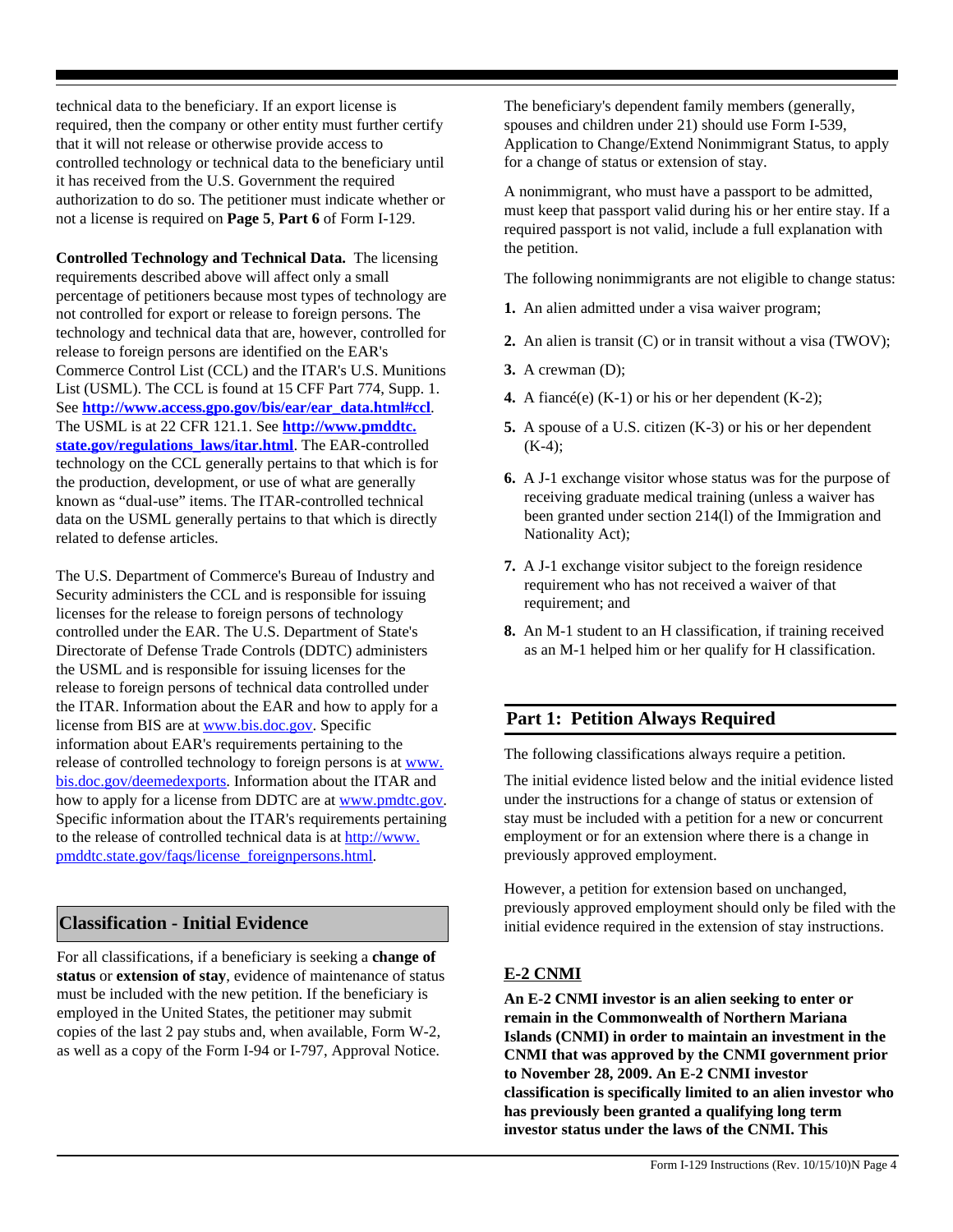**classification allows an eligible alien to be lawfully present in the CNMI in order to maintain the investment during the transition period from CNMI to Federal immigration law. Nationality of the investor is not a qualifying factor in the issuance of an E-2 CNMI investor classification.** 

A petition for the initial issuance of an E-2 CNMI investor classification must be filed within 2 years of the date the E-2 CNMI investor classification becomes available. Petitions for the initial issuance of the E-2 CNMI filed after this period will be rejected.

Requests for extension of the E-2 CNMI investor classification may be granted, in increments of not more than 2 years, until December 31, 2014.

Applications for the dependents of E-2 CNMI investors must be filed on Form I-539, Application to Extend/Change Nonimmigrant Status.

Write **E-2C** in the classification requested block.

The petition must be filed with documentary evidence of:

- **1.** Qualifying CNMI immigration status as evidenced by a properly endorsed, unexpired CNMI admission document (e.g., entry permit or certificate) reflecting lawful admission to the CNMI under CNMI immigration laws in one of the following status:
	- **A.** Long-term business investor status as evidenced by a Long-Term Business Certificate;
	- **B.** Foreign investor status as evidenced by a Foreign Investment Certificate;
	- **C.** Retiree investor status as evidenced by a Foreign Retirees Investment Certification or a Foreign Retiree Investment Certificate.
- **2.** Maintaining investment, including but not limited to copies of an approval letter issued by the CNMI government; evidence that the capital has been invested; evidence that the applicant has invested at least the minimum amount required; and the following, depending on the type of investor:
	- A. For a holder of a foreign investment or long-term as a specialty occupation; **business certificate:** copies of annual reports of investment activities in the CNMI containing sufficient information to determine whether the certificate holder is under continuing compliance with the standards of issuance, accompanied by annual financial audit reports performed by an independent certified public accountant;
- **B. For a retiree investor:** evidence that he or she has an interest property in the CNMI (e.g. lease agreement), evidence of the value of the property interest (e.g. an appraisal regarding the value of the property), and, as applicable, evidence of the value of the improvements on the property (e.g. receipts or invoices of the costs of construction, the amount paid for preexisting structure, or an appraisal of the improvements).
- **3.** Continuous maintenance of residence in the CNMI. The investor must establish that he or she has maintained residence within the CNMI since being lawfully admitted as a long-term investor. Additionally, he or she must establish physical presence in the CNMI for periods totaling at least half of that time. Absence from the CNMI for any period of more than 6 months but less than 1 year after such lawful admission shall break the continuity of such residence, unless the subject alien establishes to the satisfaction of DHS that he or she did not in fact abandon residence in the CNMI during such period. Absence from the CNMI for any period of more than 1 year during the period for which continuous residence is required shall break the continuity of such residence.

### **H-1B (3 Types)**

#### **An H-1B is an alien coming temporarily to perform services in a specialty occupation.**

Write **H-1B** in the classification requested block.

A specialty occupation is one that requires the theoretical and practical application of a body of highly specialized knowledge to fully perform the occupation and requires the attainment of a bachelor's or higher degree in a specific specialty, or its equivalent, as a minimum for entry into the occupation in the United States.

The petition must be filed by the U.S. employer and must be filed with:

- **1.** Evidence that a labor condition application (LCA) has been certified by the U.S. Department of Labor;
- **2.** Evidence showing that the proposed employment qualifies
- **3.** Evidence showing that the beneficiary has the required degree by submitting either:
	- **A.** A copy of the beneficiary's U.S. baccalaureate or higher degree as required by the specialty occupation;
	- **B.** A copy of a foreign degree and evidence that it is equivalent to the U.S. degree; or
	- **C.** Evidence of education and experience that is equivalent to the required U.S. degree.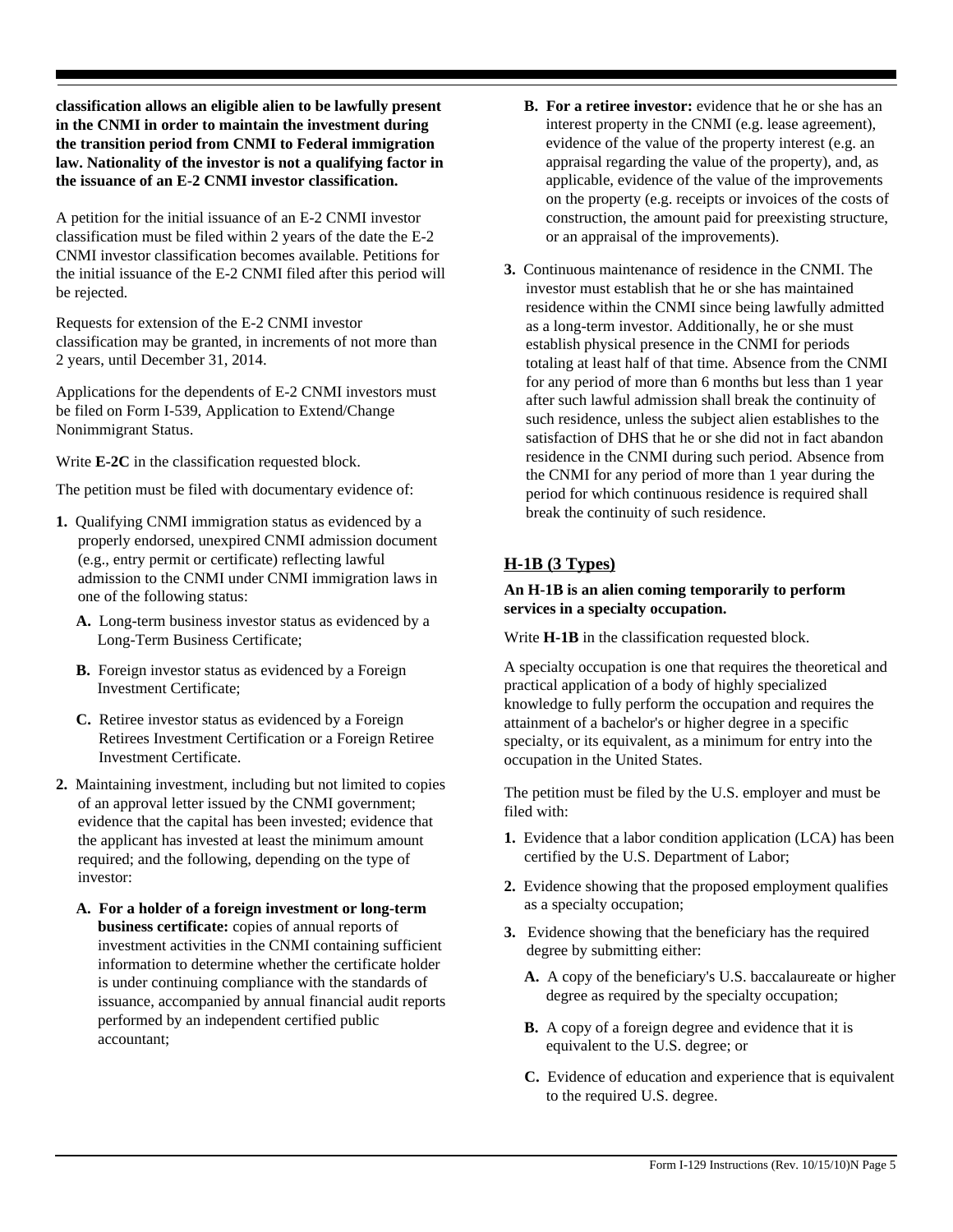- **4.** A copy of any required license or other official permission to practice the occupation in the state of intended employment; and
- **5.** A copy of any written contract between the petitioner and the beneficiary or a summary of the terms of the oral agreement under which the beneficiary will be employed.
- **6. Off-site Assignment of H-1B Beneficiaries:** Petitioners seeking to place the H-1B beneficiary off-site at a location other than their own location must answer general questions regarding this assignment on **page 19**, relating to: actual or prevailing wage and assurance that all assignments will comply with the employment described in the H-1B petition and applicable statute and regulations governing the H-1B nonimmigrant classification. Petitioners should advise the H-1B beneficiary of the offsite work site placement.

Additionally, petitioner should submit an itinerary that shows the dates and places of assignment if the beneficiary will be providing services at more than one location.

#### **An H-1B is also an alien coming to perform services of an exceptional nature relating to a cooperative research and development project administered by the U.S. Department of Defense (DOD).**

Write **H-1B2** in the classification requested block.

A U.S. employer may file the petition. The petition must be filed with:

- **1.** A description of the proposed employment;
- **2.** Evidence that the services and project meet the above conditions;
- **3.** A statement listing the names of aliens who are currently or have been employed on the project within the past year, along with their dates of employment; and
- **4.** Evidence that the beneficiary holds a baccalaureate or higher degree in the field of employment.

#### **An H-1B is also a fashion model who has national or international acclaim and recognition, coming to be employed in a position requiring such a level of acclaim and recognition.**

Write **H-1B3** in the classification requested block.

The petition must be filed by a U.S. employer or agent. Evidence must be submitted to establish that the beneficiary will be performing services, events, or productions of a distinguished reputation, including:

- **1.** Documentary evidence (such as certifications, affidavits, reviews) to establish the beneficiary is a fashion model of distinguished merit and ability. Affidavits submitted by present or former employers or recognized experts must set forth the expertise of the affiant and the manner in which the affiant acquired such information; and
- **2.** Copies of any written contracts between the petitioner and the beneficiary or, if there is no written agreement, a summary of the terms of the oral agreement under which the beneficiary will be employed.

Three laws have been enacted which impact the filing of H-1B and/or L visa petitions. These laws are the American Competitiveness and Workforce Improvement Act (ACWIA), Public Law 105-277 (signed into law on October 21, 1998), the Visa Reform Act of 2004 (signed into law on December 8, 2004) and Public Law 111-230 (signed into law on August 13, 2010).

Because of ACWIA, an H-1B or H-1B1 Free Trade Nonimmigrant petitioner must complete the H-1B supplement form, which is part of this petition. The supplement is used to collect additional information about the H-1B nonimmigrant worker and the H-1B petitioner (U.S. employer). (The supplement was formerly issued separately as Form I-129W.) Moreover, H-1B and H-1B1 petitioners must complete the H-1B Data Collection and Filing Fee Exemption Supplement to determine applicability of the fees mandated by the ACWIA, H-1B Visa Reform Act and/or Public Law 111-230.

The H-1B Visa Reform Act of 2004 imposes a Fraud Prevention and Detection Fee of **\$500** for certain H or L petitions. On or after **March 8, 2005**, a U.S. employer seeking initial approval of H-1B or L nonimmigrant status for a beneficiary, or seeking approval to employ an H-1B or L nonimmigrant currently working for another U.S. employer, must submit this additional **\$500** fee. This fee does not apply to H-1B1 petitions. The Form I-129 will serve as the vehicle for collection of the **\$500** fee.

Those petitioners required to submit the \$500 Fraud Prevention and Detection fee are also required to submit either an additional \$2,000 (H-1B) or \$2,250 (L-1) fee mandated by Public Law 111-230 **if**:

- **1.** The petitioner employs 50 or more individuals in the United States;
- **2.** More than 50% of those employees are in H-1B or L nonimmigrant status; **and**
- **3.** The petition is filed before October 1, 2014.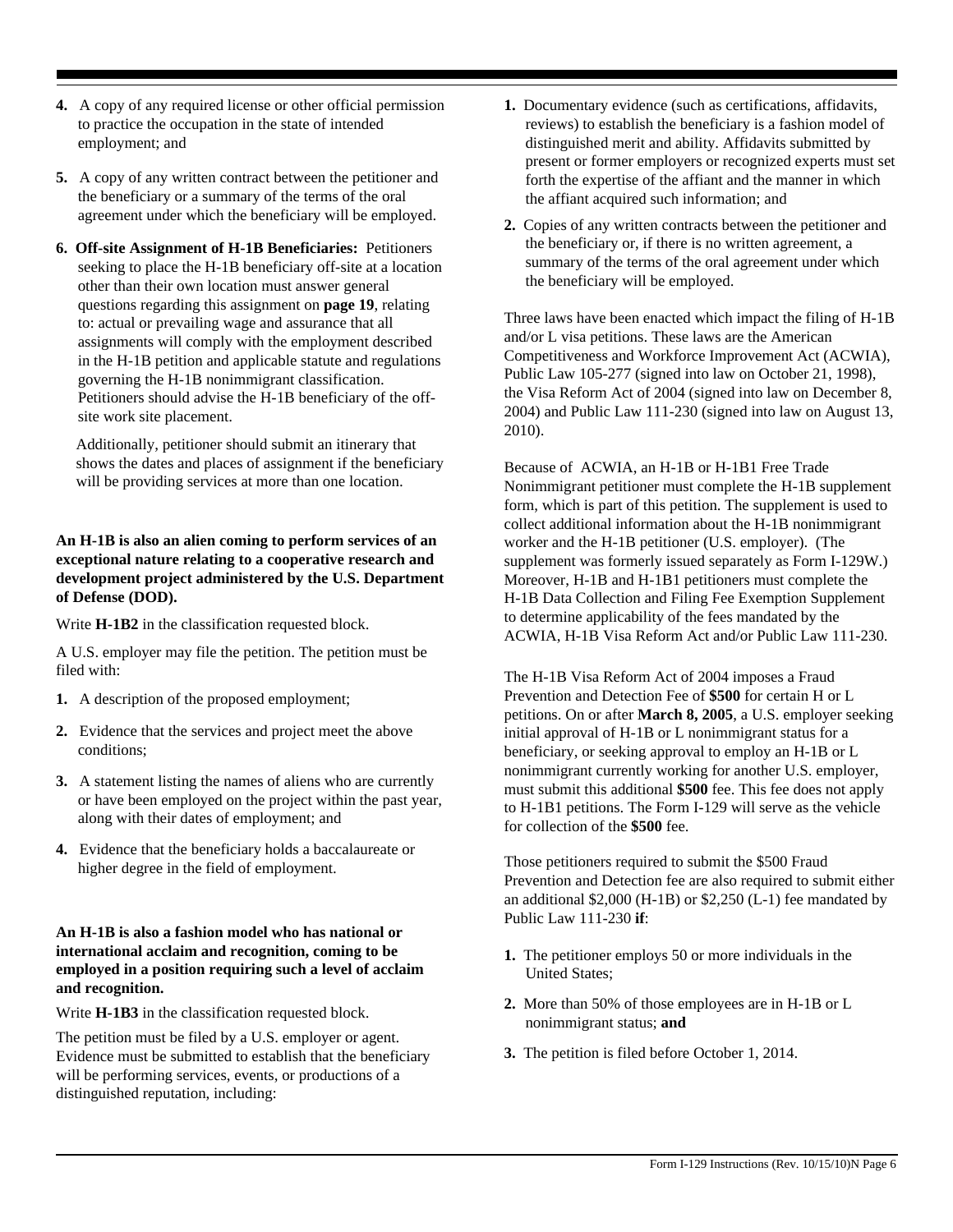**The Fraud Prevention and Detection Fee and Public Law 111-230 fee, when applicable, may not be waived, and each fee should be submitted in separate checks or money orders.**

To determine whether a petitioner is subject to any of these three fees, the petitioner must complete the H-1B and H1B1 Data Collection and Filing Fee Exemption Supplement discussed below.

# **H-1B and H-1B1 Data Collection and Filing Fee Exemption Supplement**

An employer seeking to classify a beneficiary in H-1B classification (including H-1B1 Free Trade aliens from Chile and Singapore) must file this supplement. It is used to collect additional information about the H-1B employer and beneficiary. It is also used to determine the appropriate

American Competitiveness and Workforce Improvement Act (ACWIA) fee and whether the beneficiary is subject to the H-1B numerical limitation (aka the H-1B Cap). The ACWIA fee may not be assessed to the beneficiary.

### **Who is required to submit this supplement?**

A U.S. employer seeking to classify a beneficiary as an H-1B or H-1B1 Free Trade Nonimmigrant worker must file this supplement concurrently with Form I-129 and the appropriate fee. (See **"What is the Filing Fee?"** for additional information regarding the appropriate fee.)

# **Completing Part A of the Supplement Form**

All U.S. employers seeking to classify a beneficiary as an H-1B or H-1B1 Free Trade Nonimmigrant worker must answer all of the questions in the "Employer Information" Section.

- **1. H-1B Dependent employer.** An "H-1B dependent employer" means an employer that:
	- **A.** Has 25 or fewer full-time-equivalent employees who are employed in the United States and employs more than seven H-1B nonimmigrants;
	- **B.** Has at least 26 but not more than 50 full-timeequivalent employees who are employed in the United States and employs more than 12 H-1B nonimmigrants; or
	- **C.** Has at least 51 full-time equivalent employees who are employed in the United States and employs H-1B nonimmigrants in a number that is equal to at least 15 percent of the number of such full-time-equivalent employees.

**NOTE:** As of February 17, 2009, U.S. employers who received funding under the Troubled Assets Relief Program (TARP), as described in the Employ American Workers Act (sec. 1611 of Div. A, Title XVI of Public Law 111-5) and seek to hire an H-1B nonimmigrant must comply with the H-1B Dependent Employer provisions. The H-1B Dependent Employer provisions apply regardless of whether such U.S. employers are seeking exempt H-1B nonimmigrants.

- **2. Willful Violators.** A willful violator is an employer whom the U.S. Secretary of Labor has found, after notice and opportunity for a hearing, to have willfully failed to meet a condition of the labor condition application described in section 212(n) of the Immigration and Nationality Act.
- **3. Exempt H-1B nonimmigrant.** An "exempt H-1B nonimmigrant" means an H-1B who:
	- **A.** Receives wages (including cash bonuses and similar compensation) at an annual rate equal to at least \$60,000; or
	- **B.** Has attained a master's degree or higher (or its equivalent) in a specialty related to the intended employment.
- **4. TARP funding.** TARP funding refers to receipt of funds described in the Employ American Workers Act (sec. 1611 of Div. A, Title XV1 of Public Law 111-5).
- **5. Highest education level.** Place an "X" in the appropriate box of **Part A, Number 2** of the supplement form that is most closely related to the highest formal education level attained by the beneficiary. **DO NOT** consider work experience in determining the beneficiary's equivalency.
- **6. Major/primary field of study.** Use the beneficiary's degree transcripts to determine the primary field of study. **DO NOT** consider work experience to determine the beneficiary's major education level.
- **7. Master's or higher degree from a U.S. institution of higher education.** Indicate whether or not the beneficiary has earned a master's or higher degree from a U.S. institution of higher education, as defined in 20 U.S.C. section 1001(a).
- **8. Rate of pay per year.** The "rate of pay" is the salary or wages paid to the beneficiary. Salary or wages must be expressed in an annual full-time amount and do not include non-cash compensation or benefits. For example, an H-1B worker is to be paid \$6,500 per month for a 4-month period, including a health benefits package and transportation. The yearly rate of pay if he or she were working for a full year would be 12 times the monthly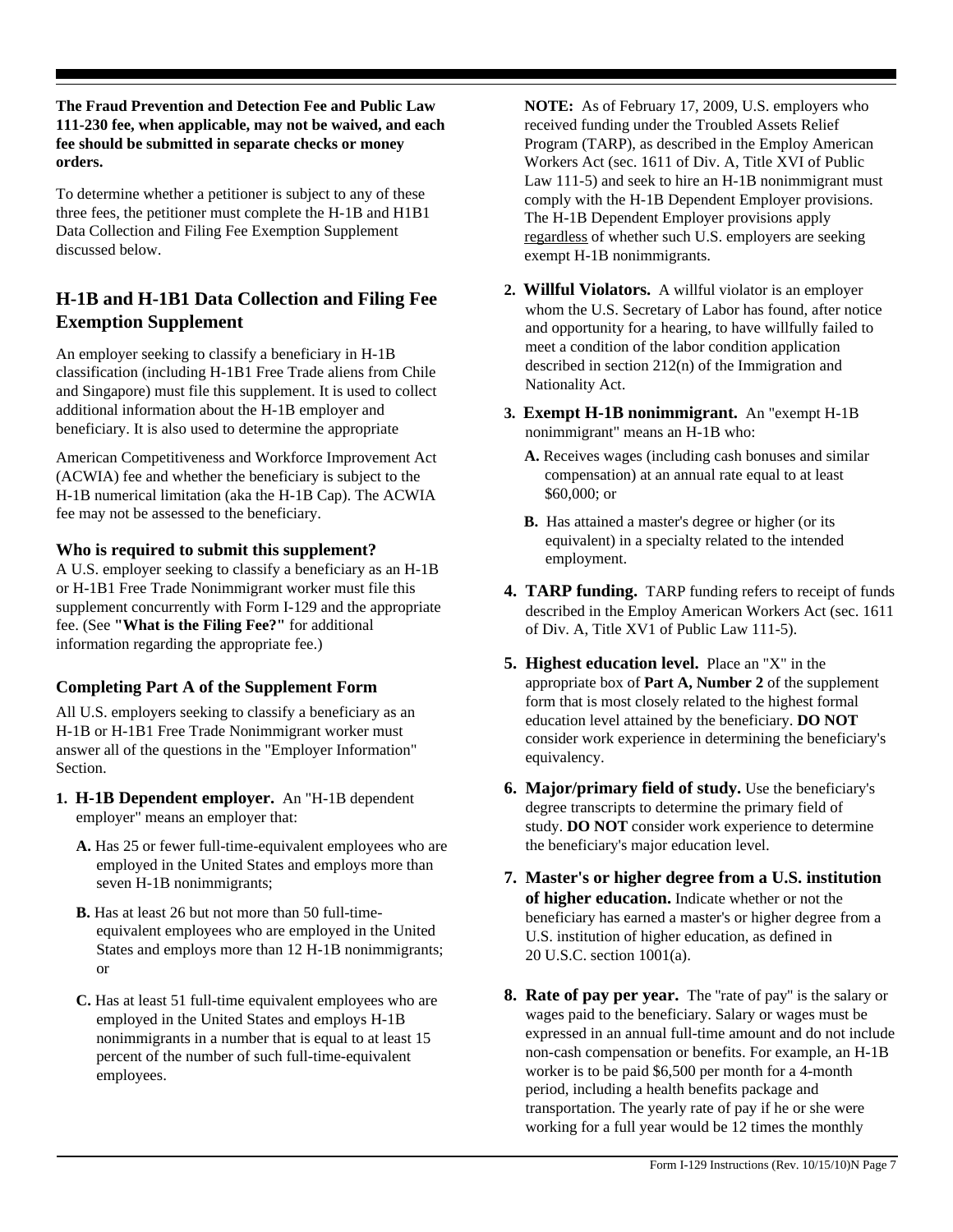rate, or \$78,000. This amount does not include health benefits or transportation costs. The figure \$78,000 should be entered on this form as the rate of pay.

- **9. DOT Code.** The DOT Code is a three-digit occupational group for professional, technical, and managerial occupations and fashion models that can be obtained from the Dictionary of Occupational Titles. A reference chart can be found on our Web site: www.uscis.gov.
- **10. NAICS Code.** This is the North American Industry Classification System (NAICS) Code. This code can be obtained from the U.S. Department of Commerce, Census Bureau (www.census.gov/epcd/www/naics.htm). Enter the code from left to right, one digit in each of the six boxes. If you use a code with fewer than six digits, enter the code left to right and then add zeros in the remaining unoccupied boxes.

For example, the code sequences 33466 would be entered as:

|--|--|--|--|

[Each number inside a separate box]

The code sequences 5133 would be entered as:

|--|--|--|--|--|

[Each number inside a separate box]

### **Completing Part B of the Supplemental Form**

The petitioner must complete **Part B** to determine whether the petitioner must pay the ACWIA fee (**\$1,500** or **\$750**, depending on the number of workers employed by the petitioner). The petitioner is exempt from payment of the ACWIA fee if at least one of the following conditions are present:

- **1.** The employer is an institution of higher education as defined in the Higher Education Act of 1965, section 101(a), 20 U.S.C. 1001(a);
- **2.** The employer is a nonprofit organization or entity related to, or affiliated with, an institution of higher education. Institutions of higher education are defined in the Higher Education Act of 1965, section 101(a), 20 U.S.C. 1001(a). Such a nonprofit organization or entity includes but is not limited to hospitals and medical research institutions.

**NOTE:** "Related to" or "affiliated with" means the entity is:

**A.** Connected or associated with the institution of higher education through shared ownership or control by a board or federation operated by the institution of higher education; or

- **B.** Attached to the institution of higher education as a member, branch, cooperative, or subsidiary.
- **3.** The employer is a nonprofit research organization or governmental research organization that is primarily engaged in basic research and/or applied research;

**NOTE:** "Nonprofit organization or entity" means the organization or entity is:

- **A.** Defined as a tax-exempt organization under the Internal Revenue Code of 1986, sections  $501(c)(3)$ ,  $(c)(4)$ , or (c)(6), or 26 U.S.C.  $501(c)(3)$ , (c)(4), or (c)(6); and
- **B.** Has been approved as a tax-exempt organization for research or educational purposes by the Internal Revenue Service; or
- **C.** Is a Government research organization that is a U.S. Federal Government entity whose primary mission is the performance or promotion of basic research and/or applied research.
- **4.** This petition is the second or subsequent request for an extension of stay filed by the employer regardless of when the first extension of stay was filed or whether the **\$1,500** or **\$750** filing fee was paid on the initial petition or the first extension of stay;
- **5.** This petition is an amended petition that does not contain any requests for extension of stay filed by the employer;
- **6.** This petition is being filed to correct a USCIS error;
- **7.** The employer is a primary or secondary education institute;
- **8.** The employer is a nonprofit entity that engages in an established curriculum-related clinical training or students register at the institution.

### **What Evidence Is Required Under Part B?**

Petitioners claiming exemption from payment of the **\$1,500** or **\$750** filing fee must submit a statement describing why the organization or entity is exempt from the filing fee.

### **Completing Part C of the Supplemental Form**

All petitioners must complete **Part C** to determine whether the beneficiary is subject to the H-1B cap.

Public Law 110-229 provides that nonimmigrant workers admitted to Guam or the CNMI and who will perform work in Guam or the CNMI are exempt from the statutory caps for the H visa programs.

The Form I-129 H Classification Supplement and H-1B Data Collection and Filing Fee Exemption Worksheet require employers to indicate whether they are filing on behalf of beneficiaries subject to this cap exemption.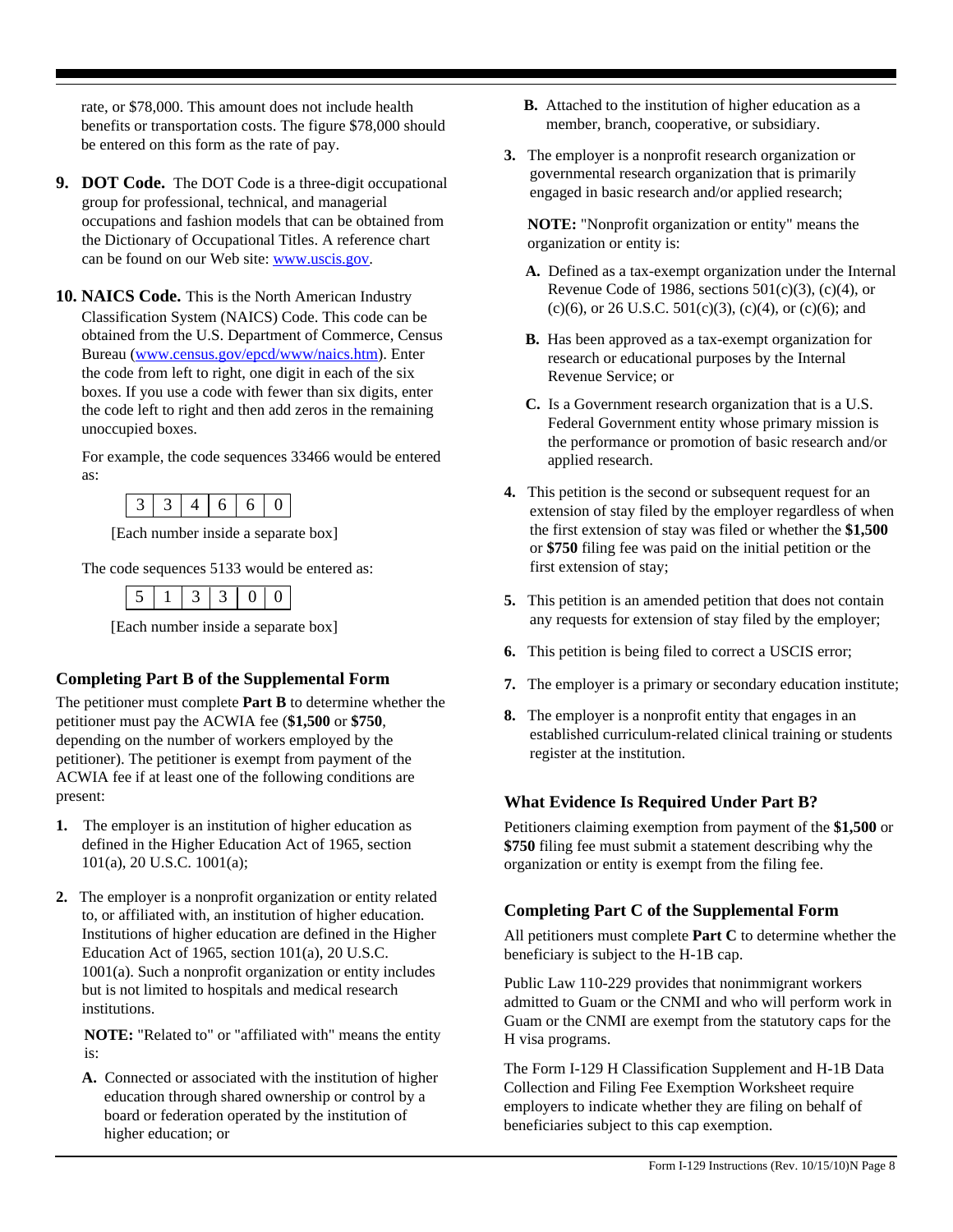# **H-1C**

**An H-1C is an alien coming temporarily to perform services as a registered nurse at a qualifying health care facility. This classification expired on December 20, 2009.**

Write **H-1C** in the classification requested block on the petition.

Petitioners should complete and sign relevant sections of the H Classification Supplement and additionally submit evidence that the beneficiary:

- **1.** Has obtained a health care worker certification or certified statement in accordance with section  $212(a)(5)(c)$  of the INA, from the Commission on Graduates of Foreign Nursing Schools (CGFNS) or another approved credentialing organization;
- **2.** Has obtained a full and unrestricted license to practice nursing in the country where the alien obtained nursing education, or has received nursing education in the United States;
- **3.** Has passed the examination by the CGFNS or has obtained a full and unrestricted (permanent) license to practice as a registered nurse in the State of intended employment, or has obtained a full and unrestricted (permanent) license in any State or territory of the United States and received temporary authorization to practice as a registered nurse in the State of intended employment;
- **4.** Is fully qualified and eligible under the laws governing the place of intended employment to practice as a registered nurse immediately upon admission to the United States (including such temporary or interim licensing requirements that authorize employment), and is authorized under such laws to be employed by the employer. For purposes of this paragraph, the temporary or interim licensing may be obtained immediately after the alien enters the United States; and
- **5.** Will be authorized by a State Board of Nursing to engage in registered nurse practice in a State or U.S. territory and will be practicing in a facility that provides health care services.
- **6.** The following must also be submitted:
	- **A.** A current copy of the U.S. Department of Labor's notice of acceptance of the filing of its attestation on Form ETA 9081;
	- **B.** Statement describing any limitations that the laws of the State or jurisdiction of intended employment place on each beneficiary's services;
	- following evidence. **C.** Evidence that each beneficiary's name on the petition meets the definition of a registered nurse as defined in 8 CFR 214.2(h)(3)(i)(A) and satisfies the requirements contained in Section 212(m)(1) of the INA;
- **D.** The employment contract; and
- **E.** Evidence of each beneficiary's previously granted classification in the past 3 years if he or she was in the United States during this time.

# **Completing Section 2 of the H Classification Supplement to Form I-129**

All petitioners seeking workers in H-1C classification must complete **Section 2** of the H classification to Form I-129 (**page 12** of the form).

# **H-2A**

#### **An H-2A is an alien coming temporarily to perform agricultural labor or services of a temporary or seasonal nature.**

Write **H-2A** in the classification block on the petition.

The petition must be filed by a U.S. employer or its U.S. agent or an association of U.S. agricultural producers named as a joint employer on the temporary labor certification. The petitioner or employer (if different from the petitioner), and each joint employer must complete and sign relevant sections of the H Classification Supplement and additionally submit the following evidence:

- **1.** A single, valid temporary labor certification;\* and
- **2.** Copies of evidence showing that each named beneficiary meets the minimum job requirements stated in the certification at the time the labor certification application was filed.
- \***NOTE:** Under certain emergent circumstances, as determined by USCIS, petitions requesting a continuation of employment with the same employer for 2 weeks or less are exempt from the temporary labor certification requirement. See 8 CFR 214.2(h)(5)(x).

# **H-2B**

**An H-2B is an alien coming temporarily to engage in temporary nonagricultural services or labor that is based on the employer's seasonal, intermittent, peakload, or onetime need.**

Write **H-2B** in the classification block on the petition.

The petition must be filed by a U.S. employer, a U.S. agent, or a foreign employer filing through a U.S. agent. The petitioner must complete and sign relevant sections of the H Classification Supplement and additionally submit the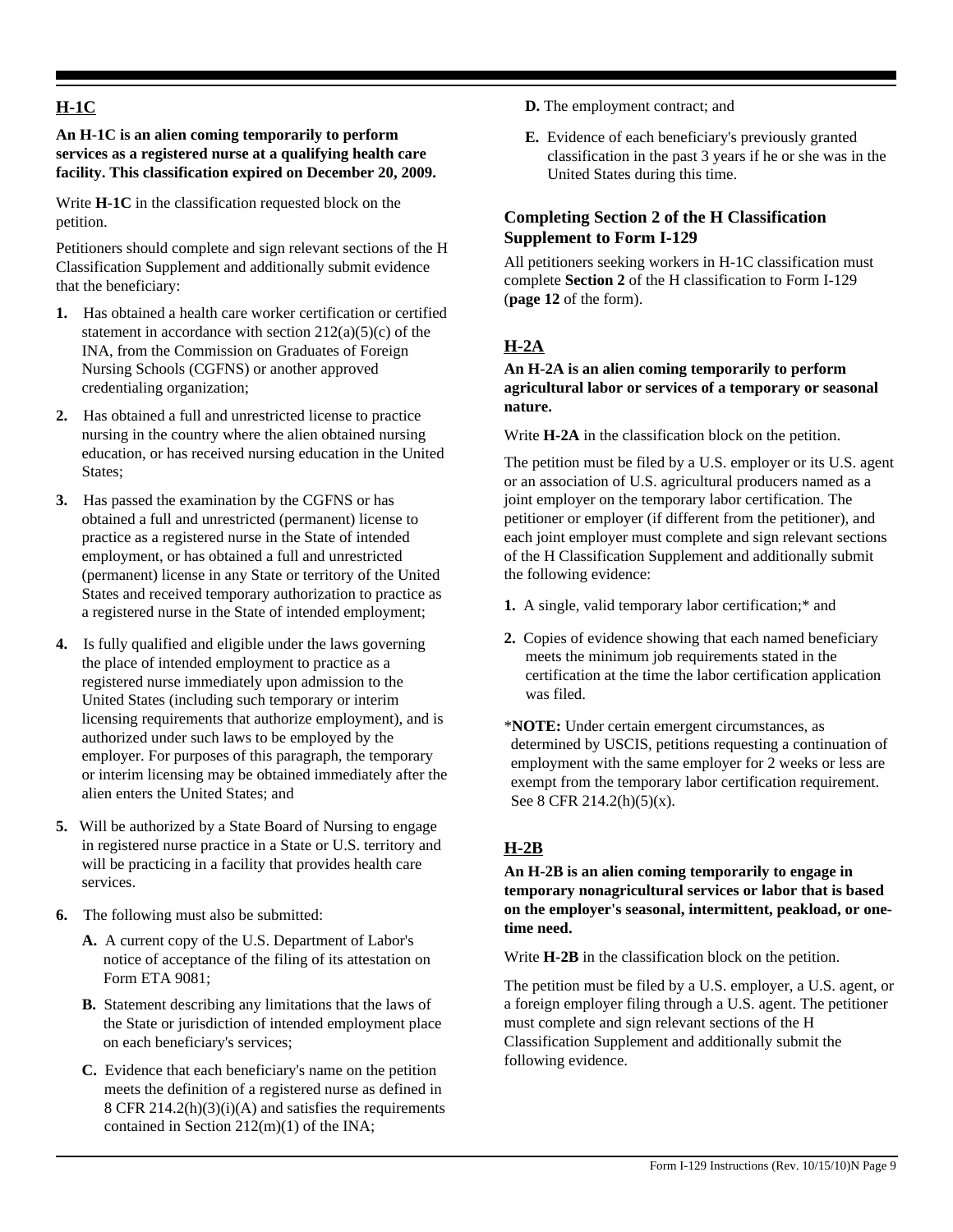- 1. A temporary labor certification\* from the U.S. Department of Labor, or the Governor of Guam (if the proposed employment is solely in Guam); and
- **2.** If applicable, copies of evidence showing that each named beneficiary meets the minimum job requirements stated on the temporary labor certification (such as employment letters and training certificates, etc.).
- **\*NOTE:** Petitions filed on behalf of Canadian musicians who will be performing for 1 month or less within 50 miles of the U.S.-Canadian border do not require a temporary labor certification.

# **H-3 (Two types)**

**An H-3 is an alien coming temporarily to participate in a special education exchange visitor program in the education of children with physical, mental, or emotional disabilities.**

Write **H-3** in the classification block on the petition.

Any custodial care of the children must be incidental to the training program. The petition must be filed by the U.S. employer, which must be a facility which has professionally trained staff and a structured program for providing education to children with disabilities and for providing training and hands-on experience to participants in the special education exchange visitor program. The petition must contain:

- **1.** A description of the training, staff, and facilities; evidence that the program meets the above conditions; and details of the beneficiary's participation in the program; and
- **2.** Evidence showing that the beneficiary is nearing completion of a baccalaureate degree in special education, or already holds such a degree, or has extensive prior training and experience in teaching children with physical, mental, or emotional disabilities.

#### **An H-3 is also an alien who is coming temporarily to receive training from an employer in any field other than graduate medical education or training.**

Write **H-3** in the classification block on the petition.

The petition must be filed with:

- **1.** A detailed description of the structured training program, including the number of classroom hours per week and the number of hours of on-the-job training per week;
- **2.** A summary of the prior training and experience of each beneficiary in the petition; and

**3.** An explanation stating why the training is required, whether similar training is available in the beneficiary's country, how the training will benefit the beneficiary in pursuing a career abroad, the source of any remuneration the trainee will receive and any benefit the petitioner will obtain by providing the training.

# **L-1 (2 Types)**

**An L-1A is an alien coming temporarily to perform services in a managerial or executive capacity** for the same employer (or for the parent, branch, subsidiary, or affiliate of the employer) that employed the alien abroad in a capacity that was managerial or executive in nature, or one that required specialized knowledge, for at least 1 continuous year within the last 3 years.

Write **L-1A** in the classification requested block on the petition.

A U.S. employer or foreign employer may file the petition, but the foreign employer must have a legal business entity in the United States.

**An L-1B is an alien coming temporarily to perform services that require specialized knowledge** for the same employer (or for the parent, branch, subsidiary, or affiliate of the employer) that employed the alien abroad (in a managerial, executive or specialize knowledge capacity) for at least 1 continuous year within the last 3 years. **Specialized knowledge** is special knowledge of the petitioning employer's product, service, research, equipment, techniques, management, or other interests and its application in international markets or an advanced level of knowledge or expertise in the employing organization's processes or procedures.

Write **L-1B** in the classification requested block on the petition.

# **General L Classification Requirements**

Either the U.S. or foreign employer may file the petition. The petition must be submitted with:

**1.** Evidence establishing the existence of the qualifying relationship between the U.S. and foreign employer based on ownership and control, such as: an annual report, articles of incorporation, financial statements, or copies of stock certificates; **NOTE:** Whether such evidence will be sufficient to meet the petitioner's burden of establishing such a qualifying relationship will depend on the quality and probative value of the evidence submitted.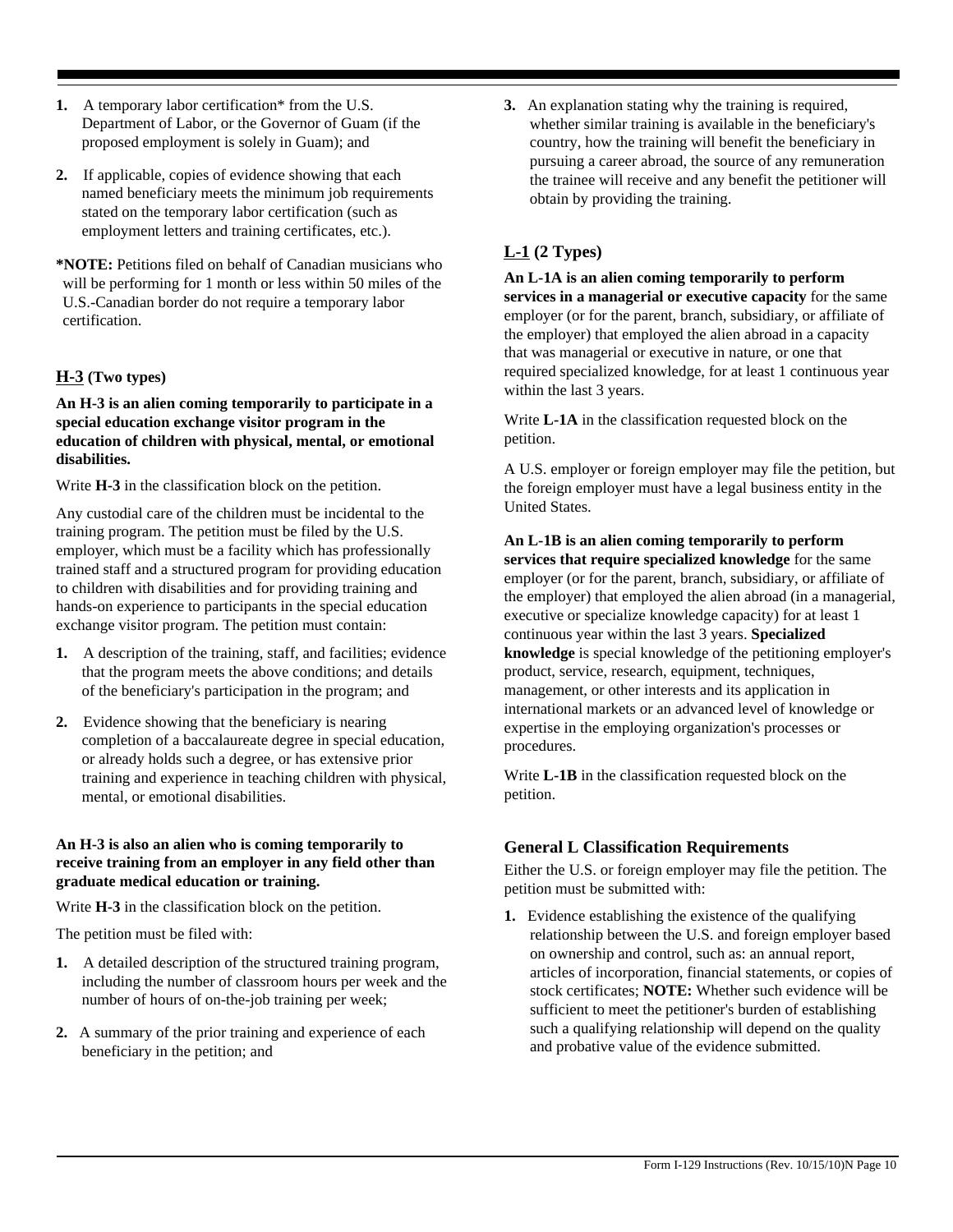- **2.** A letter from the beneficiary's foreign qualifying employer detailing his or her dates of employment, job duties, qualifications, and salary, along with supporting documentary evidence; and
- **3.** A description of the proposed job duties and qualifications, and evidence showing that the proposed employment is in an executive, managerial, or specialized knowledge capacity.

### **Evidence for a New Office**

If the beneficiary is coming to the United States to open a new office, additional evidence must be submitted to show that the employer:

- **1.** Already has sufficient premises to house the new office;
- **2.** Has or will have the required qualifying relationship to the foreign employer;
- **3.** Has the financial ability to remunerate the beneficiary and to begin doing business in the United States including evidence which shows:
	- **A.** Size of the U.S. investment;
	- **B.** The organizational structure of both firms; and
	- **C.** The financial size and condition of the foreign employer.

If the petition is requesting L-1A classification, evidence to establish the intended U.S. operation will be capable of supporting the executive or managerial position within 1 year.

**NOTE:** There are additional fees associated with certain L-1A and L-1B petitions. Please see the "**What is the Filing Fee?**" section of these form instructions for further information about these fees.

# **L Blanket Petitions**

An L Blanket petition simplifies the petitioning process for employers that seek L-1 workers on a continual basis by obtaining advance approval from USCIS that the requisite intracompany relationship exists. In obtaining an L Blanket petition, a qualified employer may file for any number of L-1A aliens and L-1B specialized knowledge professionals.

Write **LZ** in the classification requested block. Do not include an individual employee on the petition.

Submit evidence to establish that the employer (including its parent, branches, subsidiaries, and/or affiliates):

- **1.** Is engaged in commercial trade or services;
- **2.** Has an office in the United States that has been doing business for 1 year or more;
- **3.** Has three or more domestic and foreign branches, subsidiaries, or affiliates; and
- **4. (A)** Has obtained approved petitions for at least 10 L-1A managers or executives or L-1B specialized knowledge professional workers in the past 12 months; **(B)** has U.S. subsidiaries or affiliates with combined annual sales of at least \$25 million; or **(C)** has a U.S. workforce of at least 1,000 employees.

After approval of a blanket petition, the employer may file for individual employees to enter as either L-1A workers or L-1B specialized knowledge professionals under the L Blanket petition. If the beneficiary is outside the United States, file a Form I-129S, Nonimmigrant Petition Based on Blanket L Petition. If the beneficiary is already lawfully in the United States and otherwise eligible for a change of nonimmigrant status to L-1A or L-1B, file Form I-129 to request a change of status based on the blanket petition with the following:

- **1.** A copy of the USCIS approval notice for the blanket petition;
- **2.** A letter from the beneficiary's foreign qualifying employer detailing his or her dates of employment, job duties and qualifications and salary for the previous 3 years, or in the case of a beneficiary who is currently lawfully employed by a qualifying organization in the United States a letter detailing the above with respect to the 3-year period prior to the beneficiary's lawful admission to the United States and establishing that the beneficiary has been continuously employed lawfully by a qualifying organization since the time of lawful admission to the United States;
- **3.** Evidence that the beneficiary has been lawfully employed by the petitioning organization since arriving in the United States; and
- **4.** If the beneficiary is a specialized knowledge professional, evidence of that he or she has earned U.S. degree or foreign degree equivalent to a U.S. degree.

# **O-1A**

**An O-1A is an alien coming temporarily who has extraordinary ability in the sciences, education, business, or athletics (not including the arts, motion picture, or television industry). The extraordinary ability must be demonstrated by sustained national or international acclaim.**

Write **O-1A** in the classification block on the petition. The petition must be submitted with:

**1.** A written consultation from a peer group or labor management organization with expertise in the field.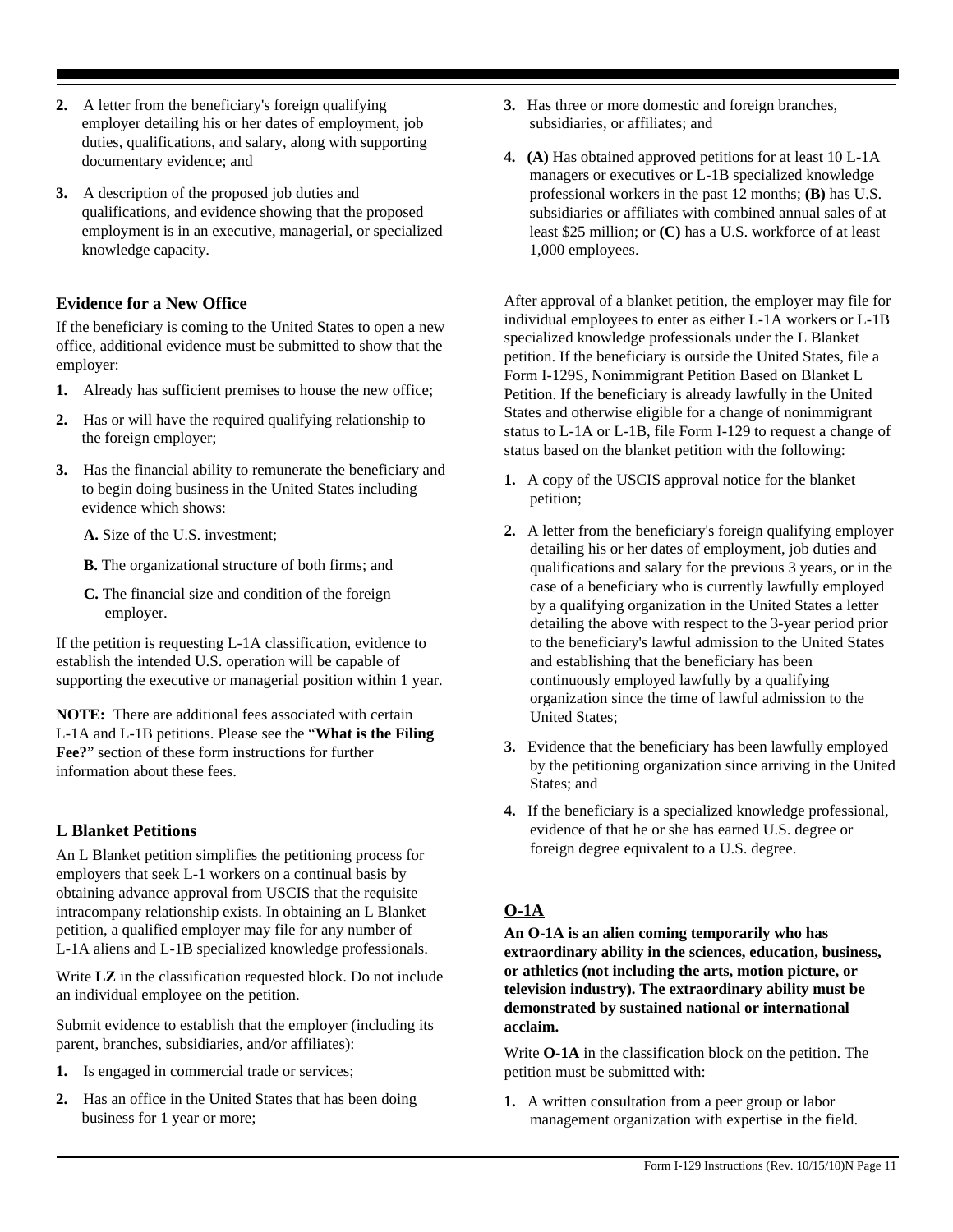If the above item cannot be obtained, the consultation can be from a person of the petitioner's choosing who has expertise in the beneficiary's area of ability (see **General Evidence**);

- **2.** A copy of any written contract between the employer and the beneficiary or a summary of the terms of the oral agreement under which the beneficiary will be employed;
- **3.** An explanation of the nature of the events or activities, the beginning and ending dates for the events or activities, and a copy of any itinerary for the events and activities; and
- **4.** Evidence of the beneficiary's extraordinary ability, such as receipt of major awards or prizes, documentation of the beneficiary's membership in associations in the field which require outstanding achievements of their members, major published material by the beneficiary or relating to the beneficiary's work, evidence of the beneficiary's contributions to the field, evidence of the beneficiary's original scholarly work or contributions to the field, evidence of the beneficiary's high salary within the field, evidence that the beneficiary participated on a panel that judges the work of others in the field, or evidence of the beneficiary's prior employment in a critical or essential capacity for organizations and establishments that have a distinguished reputation.

**NOTE:** If the preceding forms of evidence do not readily apply to the beneficiary's field of endeavor, you may submit other comparable evidence.

### **O-1B**

#### **An O-1B is an alien coming temporarily who has extraordinary ability in the arts or extraordinary achievement in the motion picture or television industry.**

Write **O-1B** in the classification block on the petition. The petition must be submitted with:

- **1.** A written consultation from a peer group or a person of the employer's choosing with expertise in the beneficiary's area of ability (see **General Evidence**). If the petition is based on the beneficiary's extraordinary achievement in the motion picture or television industry, separate consultations are required from the relevant labor and management organizations;
- **2.** A copy of any written contract between the employer and the beneficiary or a summary of the terms of the oral agreement under which the beneficiary will be employed;
- **3.** Evidence that the beneficiary has received or been nominated for significant national or international awards or prizes in the field, such as an Academy Award, Emmy, Grammy, or Director's Guild Award, or at least three of the following:
- **A.** Evidence that the beneficiary has performed or will perform as a lead or starring participant in productions or events that have a distinguished reputation;
- **B.** Evidence that the beneficiary has achieved national or international recognition for achievements in the field;
- **C.** Evidence that the beneficiary has a record of major commercial or critically acclaimed successes, as evidenced by ratings, box office receipts, etc.;
- **D.** Evidence that the beneficiary has received significant recognition from organizations, critics, government agencies, or other recognized experts;
- **E.** Evidence that the beneficiary commands or will command a high salary or other remuneration for services in relation to others in the field; or
- **F.** Evidence that the beneficiary has performed in a lead or starring role for organizations that have a distinguished reputation.

**NOTE:** If the preceding forms of evidence do not readily apply to the beneficiary's field of endeavor, you may submit other comparable evidence.

# **O-2**

**An O-2 is an alien coming temporarily and solely to assist in the performance of an O-1 artist or athlete because he or she performs support services that are integral to the successful performance of the O-1. No test of the U.S. labor market is required. The critical skills and experience with the O-1 must not be of a general nature nor possessed by U.S. workers.**

Write **O-2** in the classification block on the petition.

This form must be filed in conjunction with an O-1 petition and submitted with:

- **1.** A written consultation (see **General Evidence**);
	- **A.** If it is for support of an athlete or an alien with extraordinary ability in the arts, the consultation must be from an appropriate labor organization; or
	- **B.** If it is for support of an alien with extraordinary achievement in motion pictures or television, the consultation must be from an appropriate labor organization and management organization.
- **2.** Evidence of the current essentiality, skills, and experience of the O-2 with the O-1. In the case of a specific motion picture or television production, the evidence must establish that significant production has taken place outside the United States and that the continuing participation of the alien is essential to the successful completion of the production.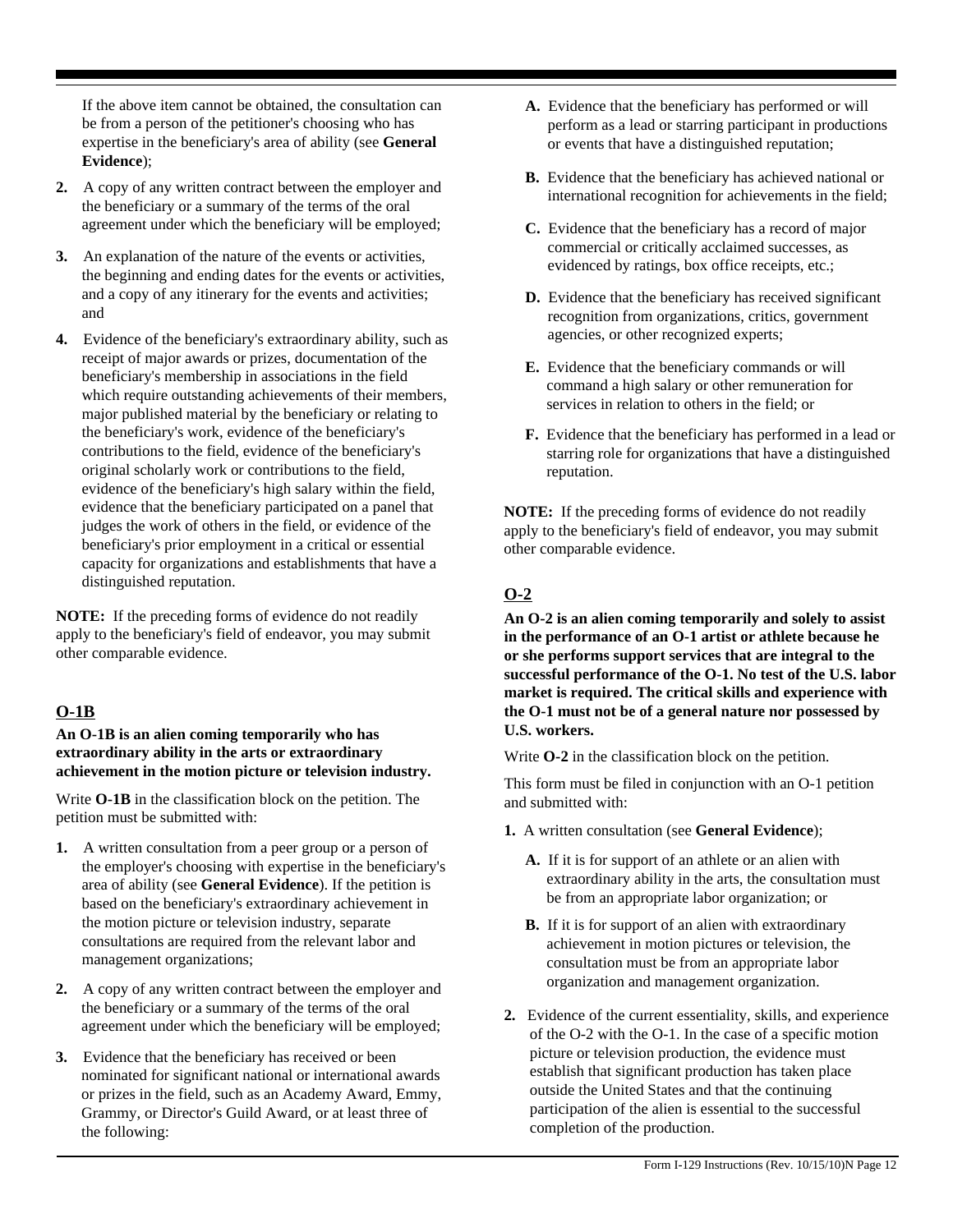# **P-1A or P-1 Major League Sports**

**A P-1A is an alien coming temporarily to perform at a specific athletic competition as an individual or as part of a group or team participating at an internationally recognized level of performance.**

**P-1 Major League Sports classification is for major league athletes, minor league sports, and any affiliates associated with the major leagues including, but not limited to baseball, hockey, soccer, basketball, and football. Support personnel includes coaches, trainers, broadcasters, referees, linesmen, umpires, and interpreters.**

Write **P-1A** in the classification block on the petition. The petition must be submitted with:

- **1.** A written consultation (see **General Evidence**) with an appropriate labor organization;
- **2.** A copy of the contract with a major U.S. sports league or team or a contract in an individual sport commensurate with national or international recognition in the sport, if such contracts are normally utilized in the sport; and
- **3.** Evidence of at least two of the following:
	- **A.** Substantial participation in a prior season with a major U.S. sports league;
	- **B.** Substantial participation in a prior season for a U.S. college or university in intercollegiate competition;
	- **C.** Participation in international competition with a national team;
	- **D.** A written statement from a member of the sports media or a recognized expert in the sport which details how the beneficiary or team is internationally recognized;
	- **E.** A written statement from an official of a major U.S. sports league or official of the governing body for a sport that details how the beneficiary or team is internationally recognized;
	- **F.** That the beneficiary or team is ranked, if the sport has international rankings; or
	- **G.** That the beneficiary or team has received a significant honor or award in the sport.

# **P-1B Entertainer or Entertainment Group**

**A P-1B is an alien entertainer coming temporarily to perform as a member of an entertainment group that has been recognized internationally as outstanding in the discipline for a substantial period of time, and who has had a sustained relationship with the group (ordinarily for at least 1 year).**

Write **P-1B** in the classification block on the petition. The petition must be submitted with:

- **1.** A written consultation (see **General Evidence**) from an appropriate labor organization;
- **2.** Evidence that the beneficiary or group is internationally recognized in the discipline as demonstrated by the submission of evidence of the group's receipt of or nomination for significant international awards or prizes for outstanding achievement, or evidence of at least three of the following:
	- **A.** The beneficiary or group has performed, and will perform as a starring or leading group in productions or events with a distinguished reputation;
	- **B.** The beneficiary or group has achieved international recognition and acclaim for outstanding achievement in the field;
	- **C.** The group has performed, and will perform, services as a star or leading group for organizations and establishments that have a distinguished reputation;
	- **D.** The beneficiary or group has a record of major commercial or critically acclaimed success;
	- **E.** The beneficiary or group has received significant recognition for achievements from critics, organizations, government agencies, or other recognized experts in the field; or
	- **F.** The beneficiary or group commands a high salary or other substantial remuneration for services compared to other similarly situated in the field.
- **3.** Evidence that 75 percent of the members of the group have had a sustained and substantial relationship with the group for at least one year. Provide a list of the alien's functions which are integral to the group's performance.

By filing for a P-1 group, the petitioner certifies that at least 75 percent of the group members have been performing regularly together for at least 1 year. The 1-year requirement does not apply to circus groups coming to perform with nationally recognized circuses.

Attach a separate statement to the form to request a waiver of:

- **1.** The 1-year relationship requirement due to exigent circumstances; or
- **2.** The international recognition requirement **(1)** due to emergent circumstances, or **(2)** because the group has been nationally recognized as outstanding in its discipline for a sustained and substantial period of time.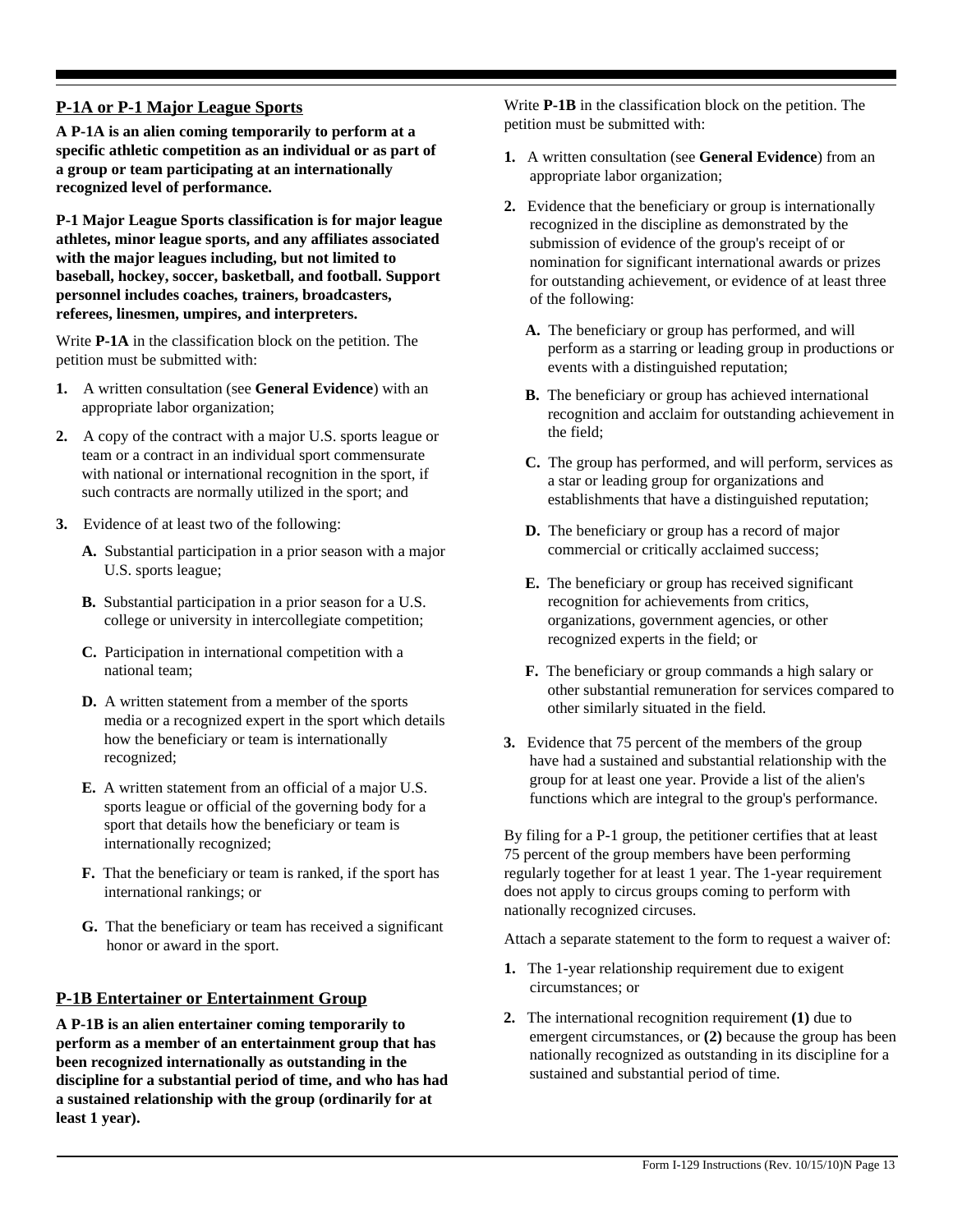# **P-2**

**A P-2 is an alien coming temporarily to perform as an artist or entertainer, individually or as part of a group, under a reciprocal exchange program between an organization in the United States and an organization in another country.**

Write **P-2** in the classification block on the petition.

The petition must be filed by the sponsoring organization or U.S. employer with:

- **1.** A written consultation (see **General Evidence**) from an appropriate labor organization;
- **2.** A copy of the reciprocal exchange program agreement;
- **3.** A statement from the sponsoring organization describing the reciprocal agreement as it relates to the petition;
- **4.** Evidence that the beneficiary and the U.S. artist or group have comparable skills and that the terms of employment are similar; and
- **5.** Evidence that an appropriate labor organization in the United States was involved in negotiating or concurred with the exchange.

# **P-3**

**A P-3 is an alien coming temporarily to perform, teach, or coach, individually or as part of a group, in the arts or entertainment fields in a program that is culturally unique and which will further the understanding or development of the art form.**

Write **P-3** in the classification block on the petition. The petition must be submitted with:

- **1.** A written consultation (see **General Evidence**) from an appropriate labor organization;
- **2.** Evidence that all performances will be culturally unique; and **either**
	- **A.** Affidavits, testimonials, or letters from recognized experts attesting to the authenticity of the beneficiary's or group's skills in presenting, coaching, or teaching art forms; **or**
	- **B.** Documentation that the performance of the beneficiary or group is culturally unique as evidenced by actual reviews in newspapers, journals, or other published material.

# **Essential Support Personnel**

Accompanying support personnel are highly skilled aliens coming temporarily as an essential and integral part of the competition or performance of a principal P-1, P-2, or P-3, or because they perform support services which cannot be readily performed by a U.S. worker and which are essential to the successful performance or services of the principal P-1, P-2, or P-3. The accompanying personnel must have appropriate qualifications, prior experience and critical knowledge of the specific services to be performed by the principal P-1, P-2, or P-3 petition.

Write **P-1S, P-2S,** or **P-3S** as appropriate in the classification block on the petition. The petition must be submitted with:

- **1.** A written consultation (see **General Evidence**) from an appropriate labor organization;
- **2.** Evidence of the beneficiary's qualifications to perform the services, if any;
- **3.** A statement describing the beneficiary's critical knowledge of the specific services to be performed and prior experience with the principal P-1, P-2, or P-3;
- **4.** Statements or affidavits from persons with first-hand knowledge that the beneficiary has had substantial experience performing the critical skills and essential support services for the principal P-1, P-2, or P-3; and
- **5.** A copy of any written contract between the employer and the beneficiary or a summary of the terms of the oral agreement under which the beneficiary will be employed.

# **Q-1**

#### **A Q-1 is an alien coming temporarily to participate in an international cultural exchange program for sharing the attitude, customs, history, heritage, philosophy, and/or traditions of the alien's country of nationality.**

The culture sharing must take place in a school, museum, business, or other establishment where the public, or a segment of the public sharing a common cultural interest, is exposed to aspects of a foreign culture as part of a structured program.

The work component of the program may not be independent of the cultural component, but must serve as the vehicle to achieve the objectives of the cultural component. An employer (U.S. or foreign firm, corporation, nonprofit organization, or other legal entity) or its designated agent may file the petition. If a designated agent is filing the petition, that agent must be employed by the qualified employer on a permanent basis in an executive or managerial capacity and must be either a U.S. citizen or lawful permanent resident.

Write **Q-1** in the classification block on the petition.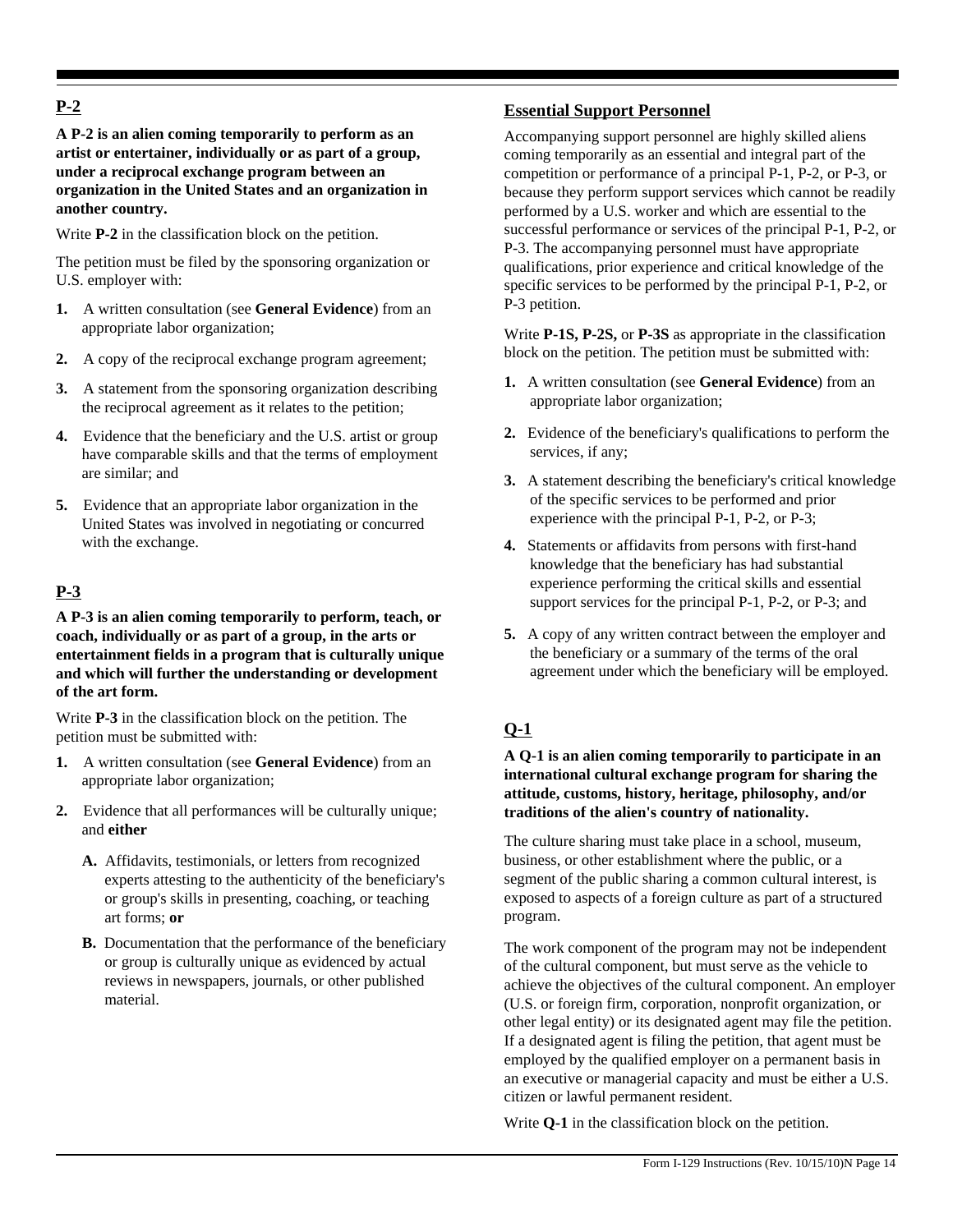The petition must be submitted with evidence showing that the employer:

- **1.** Maintains an established international cultural exchange program;
- **2.** Has designated a qualified employee to administer the program and serve as liaison with USCIS;
- **3.** Is actively doing business in the United States;
- **4.** Will offer the alien wages and working conditions comparable to those accorded local domestic workers similarly employed; and
- **5.** Has the financial ability to remunerated the participant(s).

To illustrate an established international cultural exchange program, submit program documentation, such as catalogs, brochures, or other types of material.

To demonstrate financial ability to remunerated the participant(s), submit your organizations most recent annual report, business income tax return, or other form of certified accountant's report.

If the proposed dates of employment are within 15 months of a previously approved Q-1 petition filed by the same international cultural exchange program with the above evidence of the program, a copy of the approval notice for that prior petition may be submitted in lieu of the evidence about the program required above.

# **R-1**

**An R-1 is an alien who is coming temporarily to be employed at least part time (average of at least 20 hours per week) by a bona fide nonprofit religious organization in the United States (or a bona fide organization that is affiliated with the religious denomination in the United States) to work:**

- **1.** Solely as a minister;
- **2.** In a religious vocation; or
- **3.** In a religious occupation.

To qualify, the alien must have been a member of a religious denomination that has a bona fide nonprofit religious organization in the United States, for at least 2 years immediately preceding the filing of the petition.

Write **R-1** in the classification block on the petition.

The petition must be filed by a U.S. employer with:

- **1.** Evidence relating to the petitioning organization:
	- **A.** Currently valid determination letter from the Internal Revenue Service (IRS) establishing that the organization is a tax-exempt organization; or
- **B.** For a religious organization that is recognized as taxexempt under a group tax-exemption, a currently valid determination letter from the IRS establishing that the group is tax exempt; or
- **C.** For a bona fide organization that is affiliated with the religious denomination, if the organization was granted tax-exempt status under section  $501(c)(3)$  of the Internal Revenue Code (IRC) of 1986, or subsequent amendment or equivalent sections of prior enactments of the IRC, as something other than a religious organization:
	- **i.** A currently valid determination letter from the IRS establishing that the organization is a tax-exempt organization;
	- **ii.** Documentation that establishes the religious nature and purpose of the organization, such as a copy of the organizing instrument of the organization that specifies the purposes of the organization;
	- **iii.** Organizational literature, such as books, articles, brochures, calendars, flyers, and other literature describing the religious purpose and nature of the activities of the organization; and
	- **iv.** Religious Denomination Certification, which is part of the R-1 Classification Supplement to Form I-129, completed, signed, and dated by the religious organization certifying that the petitioning organization is affiliated with the religious denomination.
- **2.** Employer Attestation, which is part of the R-1 Classification Supplement to Form I-129, completed, signed, and dated by an authorized official of the petitioner;
- **3.** Verifiable evidence of how the petitioner intends to compensate the beneficiary, including salaried or nonsalaried compensation;
- **4.** If the beneficiary will be self-supporting, the petitioner must submit documentation establishing that the position the beneficiary will hold is part of an established program for temporary, uncompensated missionary work, which is part of a broader international program of missionary work sponsored by the denomination;
- **5.** Evidence that the beneficiary has been a member in the religious denomination during at least 2 years immediately preceding the filing of the petition; and
- **6.** Evidence to establish the beneficiary is qualified to perform the duties of the offered position.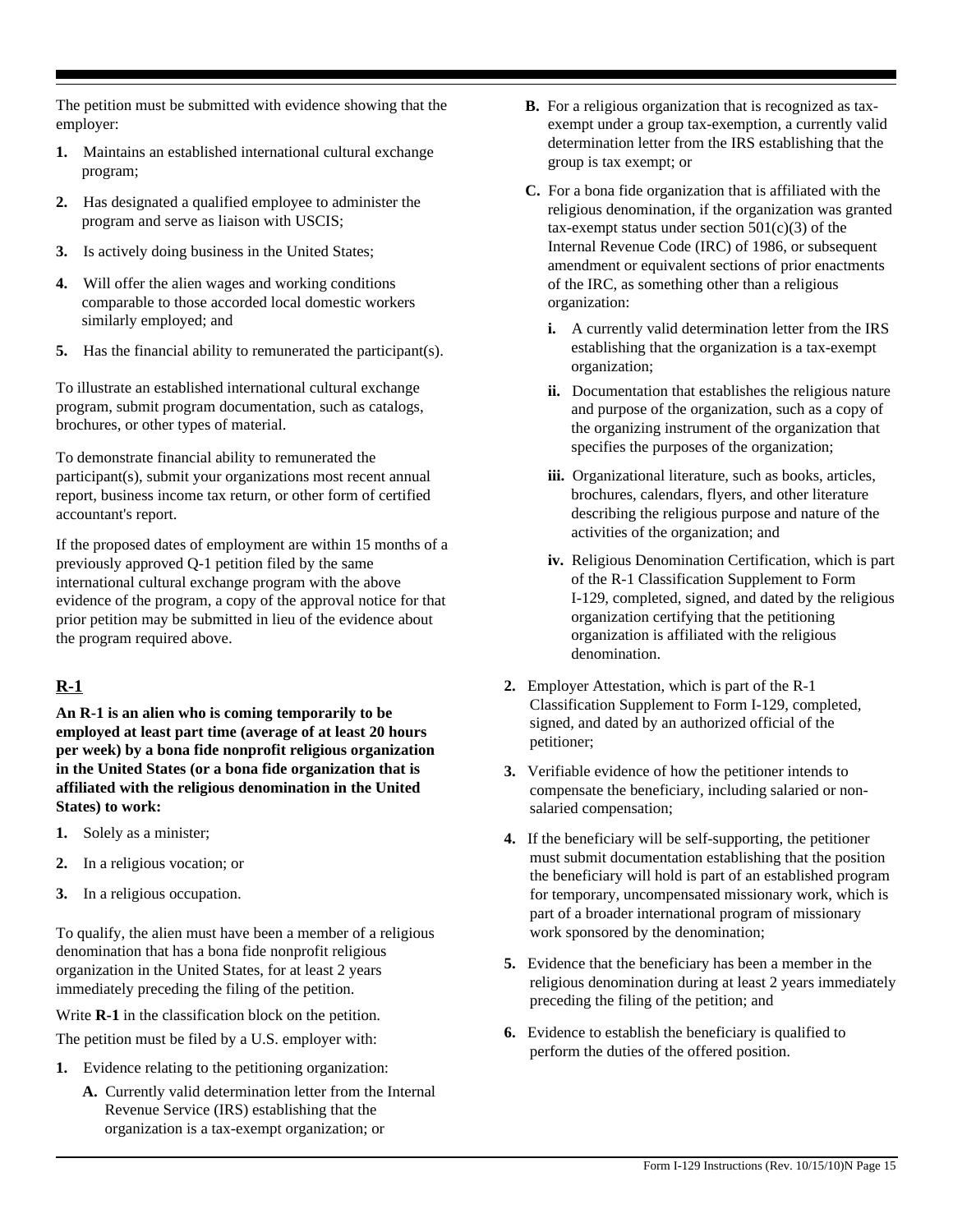# **Part 2. Petition Only Required for an Alien in the United States to Change Status or Extend Stay**

The following classifications listed in this **Part 2** do not require a petition for new employment if the alien is outside the United States.

Use this Form I-129 when the beneficiary is physically present in the United States and a change of status, concurrent employment, or an extension of stay is needed. Note, however, that the beneficiary must maintain legal status in the United States to remain eligible for the benefit sought.

# **E-1**

**An E-1 is a national of a country with which the United States maintains a qualifying treaty, who is coming to the United States to carry on substantial trade principally between the United States and the alien's country of nationality. The Department of State maintains a list of countries with qualifying treaties. See http://travel.state. gov/visa/frvi/reciprocity/reciprocity\_3726.html for a list of qualifying countries.**

Write **E-1** in the classification block on the petition.

Qualifying trade involves the commercial exchange of goods or services in the international market place. Substantial trade is an amount of trade sufficient to ensure continuous flow of international trade items between the United States and the treaty country. Principal trade exists when more than 50 percent of the E-1's total volume of international trade is conducted between United States and the treaty country.

An employee of an E-1 treaty trader who possesses the same nationality as the E-1 employer may also be classified as E-1. The employee must principally and primarily perform executive or supervisory duties or possess special qualifications that are essential to the successful or efficient operation of the enterprise. The E-1 employee may perform work for the parent treaty organization or enterprise, or any subsidiary of the parent organization or enterprise.

The petition must be filed with evidence of:

**1. Ownership and Nationality.** Such evidence may include but is not limited to lists of investors with current status and nationality, stock certificates, certificate of ownership issued by the commercial section of a foreign embassy, and reports from a certified personal accountant;

- **2.** Substantial Trade, which is an amount of trade sufficient to ensure a continuous flow of international trade items between the United States and the treaty country. Such evidence may include copies of three or more of the following: bills of lading, customs receipts, letter of credit, trade brochures, purchase orders, insurance papers, documenting commodities imported, carrier inventories, and/or sales contracts, or other probative documentation establishing the requisite substantial trade; and
- **3. For E-1 employees only:** Executive or Supervisory Duties or special qualifications essential to the enterprise, including but not limited to certificates, diplomas or transcripts, letters from employers describing job titles, duties, operators' manuals, and the required level of education and knowledge.

# **E-2**

**An E-2 is a national of a country with which the United States maintains a qualifying treaty, who is coming to the United States to develop and direct the operations of an enterprise in which he or she has invested or is actively in the process of investing a substantial amount of capital. The Department of State maintains a list of countries with qualifying treaties. See** http://travel.state.gov/visa/frvi/ reciprocity/reciprocity\_3726.html **for a list of qualifying countries.**

Write **E-2** in the classification block on the petition.

An E-2 must demonstrate possession and control of funds and the ability to develop and direct the investment enterprise. Capital in the process of being invested or that has been invested must be placed at risk and be irrevocably committed to the enterprise. The enterprise must be a real, active, and operating commercial or entrepreneurial undertaking that produces services or goods for profit. The investment must be substantial and the funds must not have been obtained, directly or indirectly, from criminal activity. The enterprise must be more than marginal.

An employee of an E-2 who possesses the same nationality as the E-2 employer may also be classified as E-2. The employee must principally and primarily perform executive or supervisory duties or possess special qualifications that are essential to the successful or efficient operation of the enterprise.

The petition must be filed with evidence of:

**1.** Ownership and Nationality, including but not limited to lists of investors with current status and nationality, stock certificates, certificate of ownership issued by the commercial section of a foreign embassy, and reports from a certified personal accountant;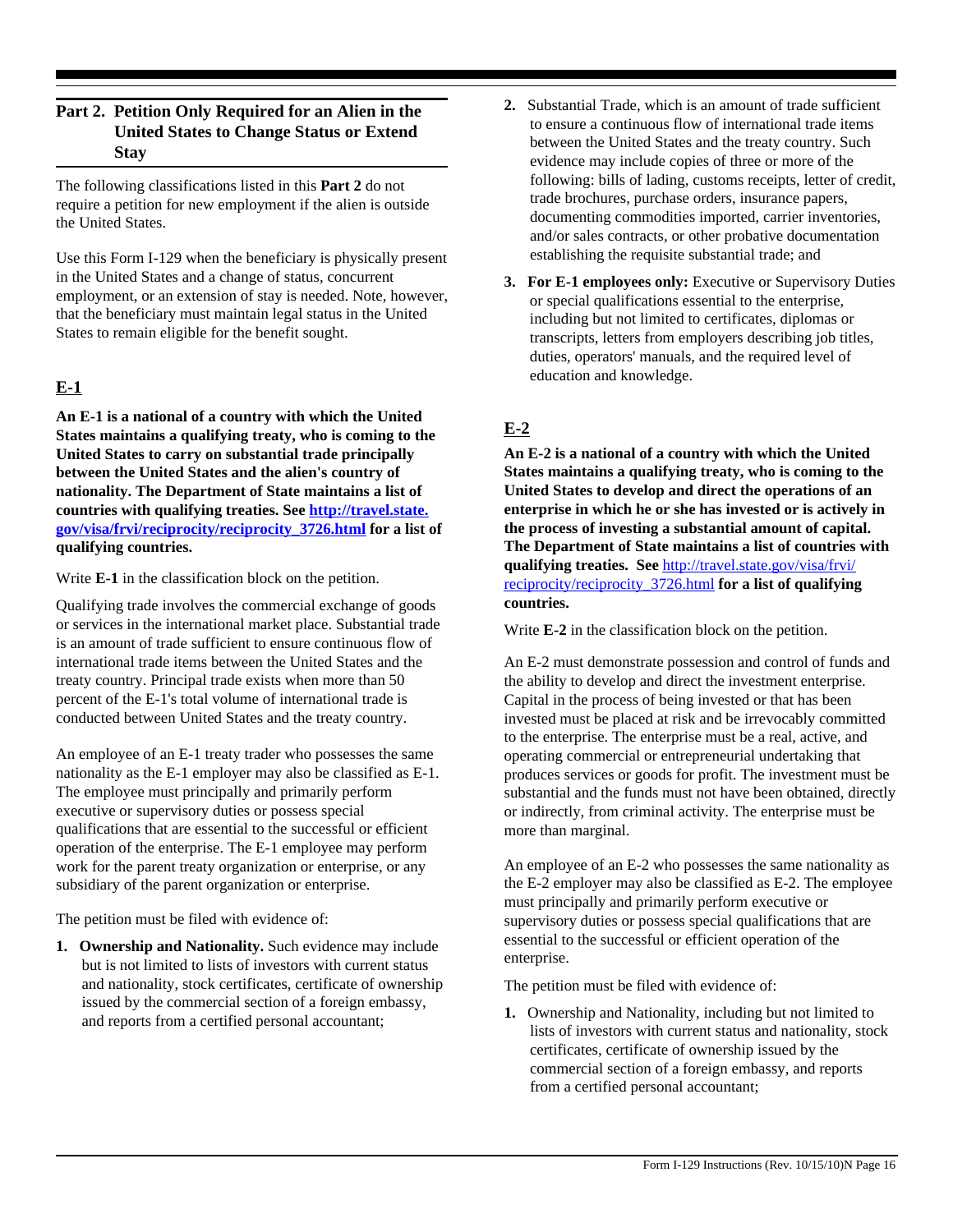- **2.** Substantial investment, including but not limited to copies of partnership agreements (with a statement on proportionate ownership), articles of incorporation, payments for the rental of business premises or office equipment, business licenses, stock certificates, office inventories (goods and equipment purchased for the business), insurance appraisals, annual reports, net worth statements from certified profession accountants, advertising invoices, business bank accounts containing funds for routine operations, funds held in escrow; and
- **3. For E-2 employees only:** Executive or Supervisory Duties or special qualifications essential to the enterprise, including but not limited to certificates, diplomas or transcripts, letters from employers describing job titles, duties, operators' manuals, and the required level of education and knowledge.

#### **Free Trade Nonimmigrants (H-1B1 and TNs)**

A Free Trade Nonimmigrant is a temporary nonimmigrant classification based on the provisions of a Free Trade Agreement between the United States and the alien's country of citizenship. Currently there are 2 stand alone Free Trade Nonimmigrant classifications available.

**A TN nonimmigrant is a citizen of Canada or Mexico covered by the North American Free Trade Agreement who is coming to the United States to engage temporarily in business activities at a professional level. Depending on the specific type of business activity, a TN must at least have a bachelor's degree or, in certain limited instances, other appropriate credentials which demonstrate status as a professional. The acceptable types of TN business activities at a professional level are listed at 8 CFR 214.6(c).**

Write **TN** in the classification block on the petition.

If requesting a "**Change of Status**" to TN, the applicant must submit evidence demonstrating that he or she will be engaged in business activities at a professional level and that the applicant possesses the requisite professional qualifications. Acceptable evidence may include, but is not limited to, the following:

- **1.** A letter from the employer stating the activity to be engaged in, the anticipated length of stay, and the arrangements for remuneration;
- **2.** A copy of the beneficiary's last 2 pay stubs and W-2 if employed in the United States; and
- **3.** Evidence the beneficiary meets the educational and/or licensing requirements for the profession or occupation.

If requesting an **"Extension of Stay"** in TN classification, submit evidence, such as a letter, describing the continuing employment and evidence of the beneficiary's continued valid licensing (if required by the profession and/or the State).

#### **A H-1B1 is an alien from Chile or Singapore coming temporarily to perform services in a specialty occupation. See the instructions for H-1B nonimmigrants for the definition of "specialty occupation."**

Write **H-1B1** in the classification block on the petition.

All evidence listed on **page 5** for H-1B specialty occupation classification and the following supplements must be submitted with the petition:

- **1.** Nonimmigrant Classification Based on a Free Trade Agreement Supplement; and
- **2.** H Classification Supplement; and
- **3.** H-1B Data Collection and Filing Fee Exemption Supplement.

If requesting an **"Extension of Stay,"** submit evidence, such as a letter describing the continuing employment, as well as evidence of the beneficiary's continued valid licensing (if required by the profession and/or the State). Also, if this extension is the sixth consecutive extension requested for this beneficiary, a statement to that effect should be provided.

### **Change of Status**

A petition for change of status to one of the classifications described in this section must be submitted with the initial evidence detailed above and with the initial evidence required by the separate instructions for all petitions involving change of status.

### **Extension of Stay**

#### **Extension of Stay For All Except Free Trade Nonimmigrants**

A petition requesting an extension of stay for an employee in the United States must be filed with a copy of the beneficiary's Form I-94, Nonimmigrant Arrival/Departure Record, and a letter from the petitioner explaining the reasons for the extension. Consult the regulations relative to the specific nonimmigrant classification sought.

**NOTE:** Family members should use Form I-539 to file for an extension of stay.

A nonimmigrant who must have a passport to be admitted must keep that passport valid during his or her entire stay. If a required passport is not valid, include a full explanation with your petition. Where there has been a change in the circumstances of employment, submit also the evidence required for a new petition. A petition requesting an extension must be submitted with:

- **1.** The appropriate supplement(s) for the classification;
- **2.** A letter describing the proffered employment;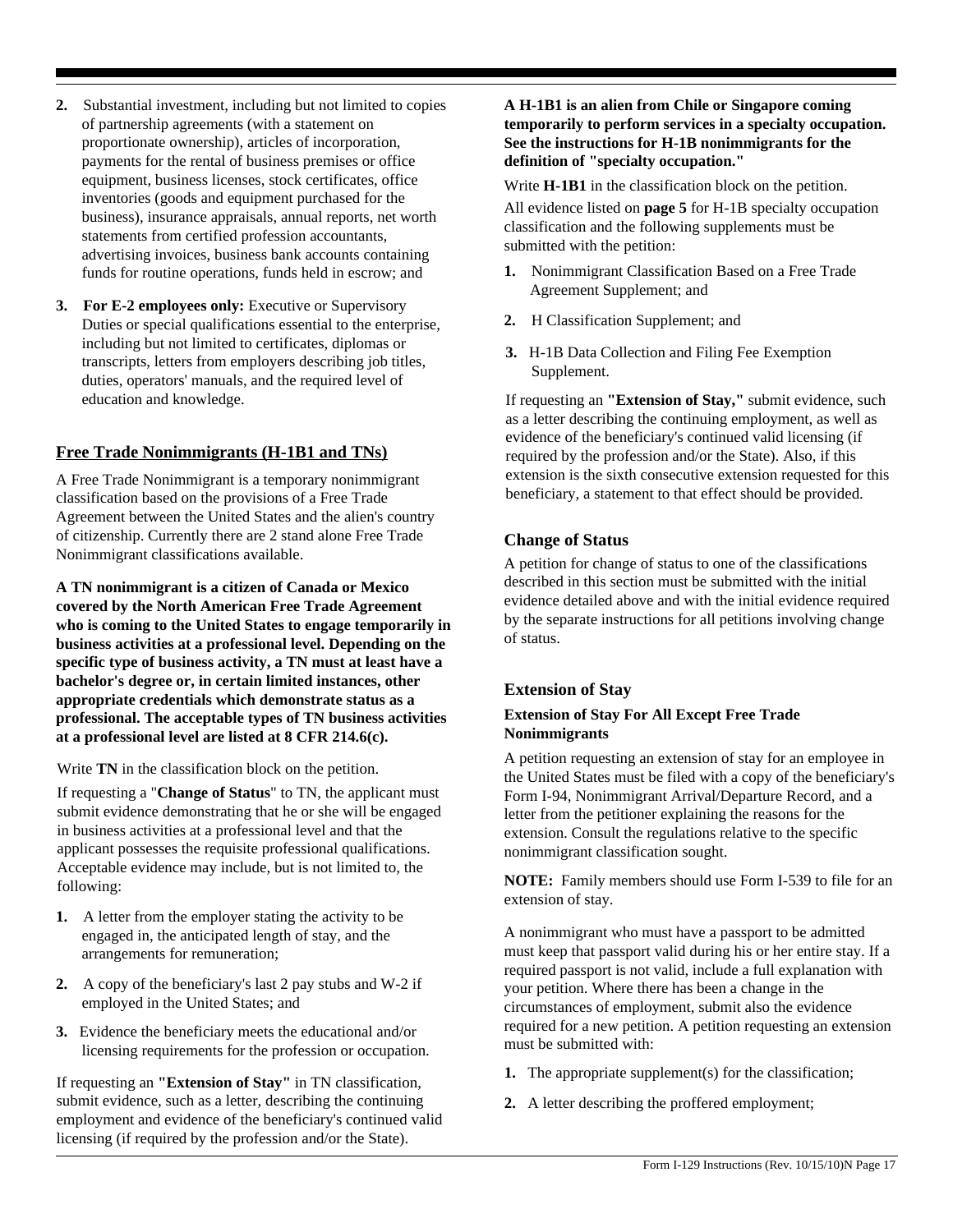- **3.** A copy of the beneficiary's last 2 pay stubs and W-2, if applicable;
- **4.** Evidence the beneficiary continues to meet the licensing requirements for the profession or occupation, if applicable;
- **5.** If requesting an extension of H-1B status (including H-1B1 Chile/Singapore), evidence that a labor condition application for the specialty occupation valid for the period of time requested has been certified by the Department of Labor;
- **6.** If requesting H-2A status, submit a temporary labor certification valid for the dates of the extension, unless it is based on a continuation of previously approved employment due to exigent circumstances and the extension will last no longer than 2 weeks;
- **7.** If requesting H-2B status, submit a U.S. Department of Labor approved temporary labor certification valid for the dates of extension.

### **Special Considerations for Beneficiaries Residing in CNMI**

An alien who was admitted to the CNMI prior to November 28, 2009 may not currently hold a Federal nonimmigrant classification that permits a change of status. However, in certain situations, a petitioner may request that the beneficiary be granted initial status in the CNMI. This will allow certain beneficiaries who were present in the CNMI prior to the transition date and are currently lawfully present in the CNMI with a valid unexpired CNMI status to be granted an initial status without having to depart the CNMI. Additionally, an alien who is currently in parole status in the CNMI may also be granted an initial status in the CNMI.

The E-2 CNMI investor regulations permit a petitioner to request that the alien be granted an *initial* E-2 CNMI investor status in the CNMI. In addition to the classification requirements, the petitioner must submit documentation that the beneficiary is currently lawfully present in the CNMI.

The regulation at 8 CFR 212.4(k) indicates that if the beneficiary is lawfully present in the CNMI as described, the beneficiary may apply for a change of status with this form without having to seek consular processing. In addition to the classification requirements, the petitioner must submit documentation that the beneficiary is currently lawfully present in the CNMI.

A petition for a *grant of initial* status for a beneficiary currently in the CNMI with a CNMI issued permit must be filed on or before November 27, 2011.

# **General Evidence**

**Written consultation.** Noted classifications require a written consultation with a recognized peer group, union, and/ or management organization regarding the nature of the work to be done and the beneficiary's qualifications before the petition may be approved.

To obtain timely adjudication of a petition, you should obtain a written advisory opinion from an appropriate peer group, union, and/or management organization and submit it with the petition.

If you file a petition without the advisory opinion, you should send a copy of the petition and all supporting documents to the appropriate organization when you file the petition with USCIS, and name that organization in the petition.

Explain to the organization that USCIS will contact them for an advisory opinion. If an accepted organization does not issue an advisory opinion within a given time period, a decision will be made based upon the evidence of record.

If you do not know the name of an appropriate organization with which to consult, indicate that on the petition. However, a petition filed without the actual advisory opinion will require substantially longer processing time.

**Translations.** Any foreign language document must be accompanied by a full English translation that the translator has certified as complete and correct, and by the translator's certification that he or she is competent to translate the foreign language into English.

**Copies**. Unless specifically required that an original document be filed with an application or petition, an ordinary legible photocopy (standard 8 1/2 x 11 letter size) may be submitted. Original documents submitted when not required will remain a part of the record.

# **Liability for Return Transportation**

The Immigration and Nationality Act makes a petitioner liable for the reasonable cost of return transportation for an H-1B, H-2B, O, and P beneficiary who is dismissed before the end of the period of authorized employment.

# **When to File?**

Generally, a Form I-129 petition may not be filed more than 6 months prior to the date employment is scheduled to begin. Petitioners should review the appropriate regulatory provisions in 8 CFR that relate to the nonimmigrant classification sought.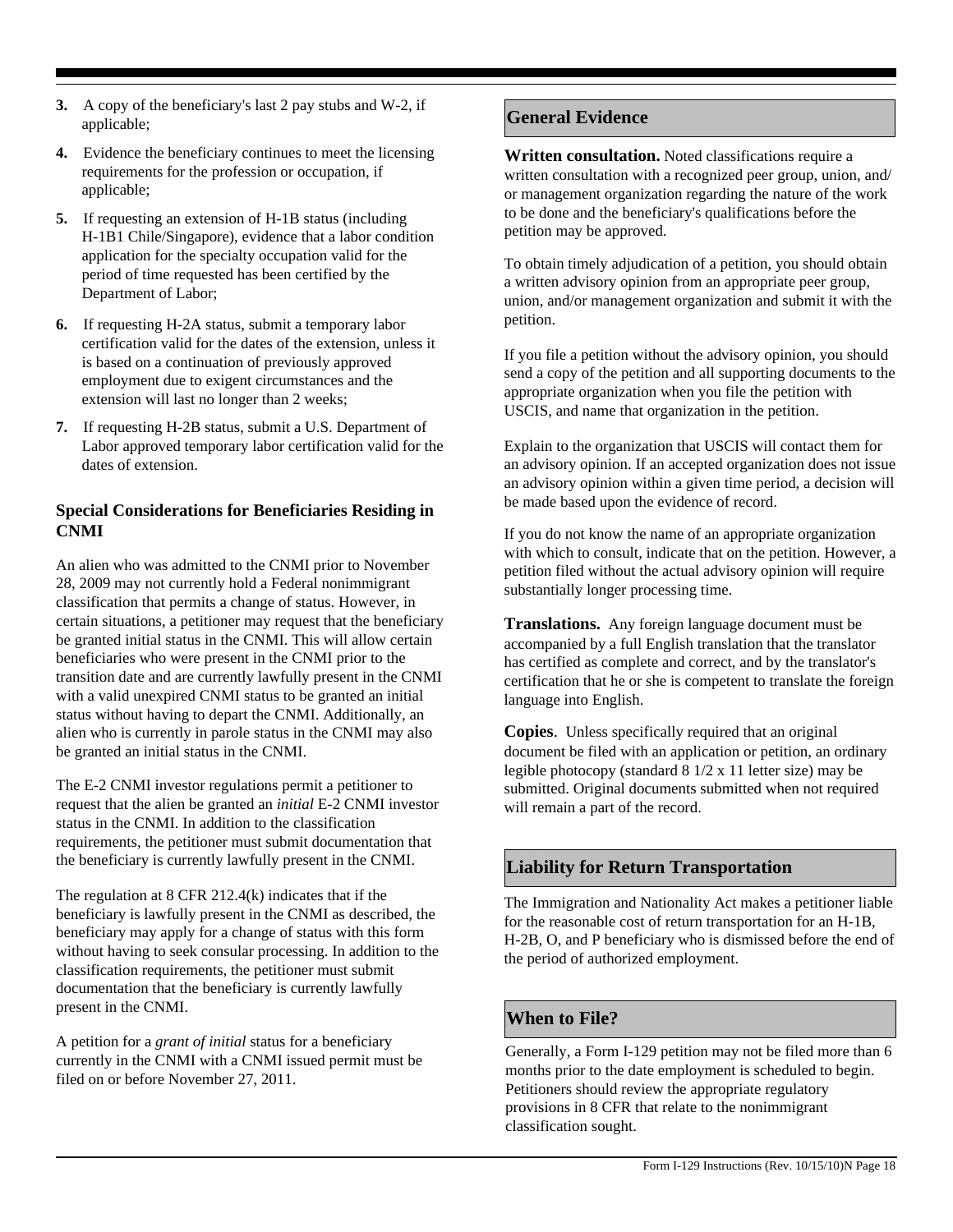File the petition as soon as possible before the proposed employment begins or before an extension of stay will be required. If the petition is not submitted at least 45 days before the employment begins, petition processing and subsequent visa issuance may not be completed before the alien's services are required or previous employment authorization ends.

# **Where to File?**

### **Regular Processing**

Generally, except for the classifications listed below, the Form I-129 is filed at the California Service Center or Vermont Service Center, **depending on the location of the temporary employment or training**. When the temporary employment or training will be multiple locations, the State where your company or organization is located will determine which Service Center you should send your petition to.

Prior to submitting your form(s), note the different addresses (see "**Mailing Addresses**" section on **page 20**).

**Exceptions:** Regardless of work locations, the following types of petitions should **always** be sent to the **California Service Center**.

- **1.** H-2A
- **2.** R-1
- **3.** H-1B petitions where the employer is statutorily exempt from the cap
- **4.** E-1 and E-2, petitions for extension of stay or change of status only

Regardless of work locations, the following types of petitions should **always** be sent to the **Vermont Service Center**.

- **1.** H-1C
- **2.** E-3, Petitions for extension of stay or change of status only
- **3.** Free Trade Nonimmigrants (H-1B1 aliens from Chile/ Singapore and TN aliens from Canada or Mexico), petitions for extension of stay or change of status only
- **4.** P-1, Major League Sports Organizations

#### **Failure to follow these instructions may result in the rejection, delay, or denial of your petition.**

### **California Service Center Filings**

File Form I-129 with the California Service Center if the beneficiary is or will be employed temporarily or receiving training in:

| Alaska  | California |
|---------|------------|
| Arizona | Colorado   |

| $CNMI^*$        | Montana      |
|-----------------|--------------|
| Guam            | Nebraska     |
| Hawaii          | Nevada       |
| Idaho           | North Dakota |
| <b>Illinois</b> | Ohio         |
| Indiana         | Oregon       |
| Jowa            | South Dakota |
| Kansas          | <b>Utah</b>  |
| Michigan        | Washington   |
| Minnesota       | Wisconsin    |
| Missouri        | Wyoming      |
|                 |              |

\*Commonwealth of the Northern Mariana Islands

### **Vermont Service Center Filings**

File Form I-129 with the Vermont Service Center if the beneficiary is or will be employed temporarily or receiving training in:

| Alabama              | New Mexico          |
|----------------------|---------------------|
| Arkansas             | New York            |
| Connecticut          | North Carolina      |
| Delaware             | Oklahoma            |
| District of Columbia | Pennsylvania        |
| Florida              | Puerto Rico         |
| Georgia              | Rhode Island        |
| Kentucky             | South Carolina      |
| Louisiana            | Tennessee           |
| Maine                | Texas               |
| Maryland             | Vermont             |
| Massachusetts        | Virginia            |
| Mississippi          | U.S. Virgin Islands |
| New Hampshire        | West Virginia       |
| New Jersey           |                     |

### **Premium Processing:**

If you are requesting Premium Processing Services for a Form I-129, you **must** also file a Form I-907, Request for Premium Processing Services. Before you file the I-129/I-907 package, check **www.uscis.gov** Web site to ensure that the requested classification is eligible for premium processing.

# **E-Filing**

If you are e-filing this petition, it will automatically be routed to the appropriate Service Center. You will receive a receipt indicating the location to which it was routed. The submission of supporting documents and any other communication regarding your e-filed petition should be directed to the receiving location indicated on your receipt.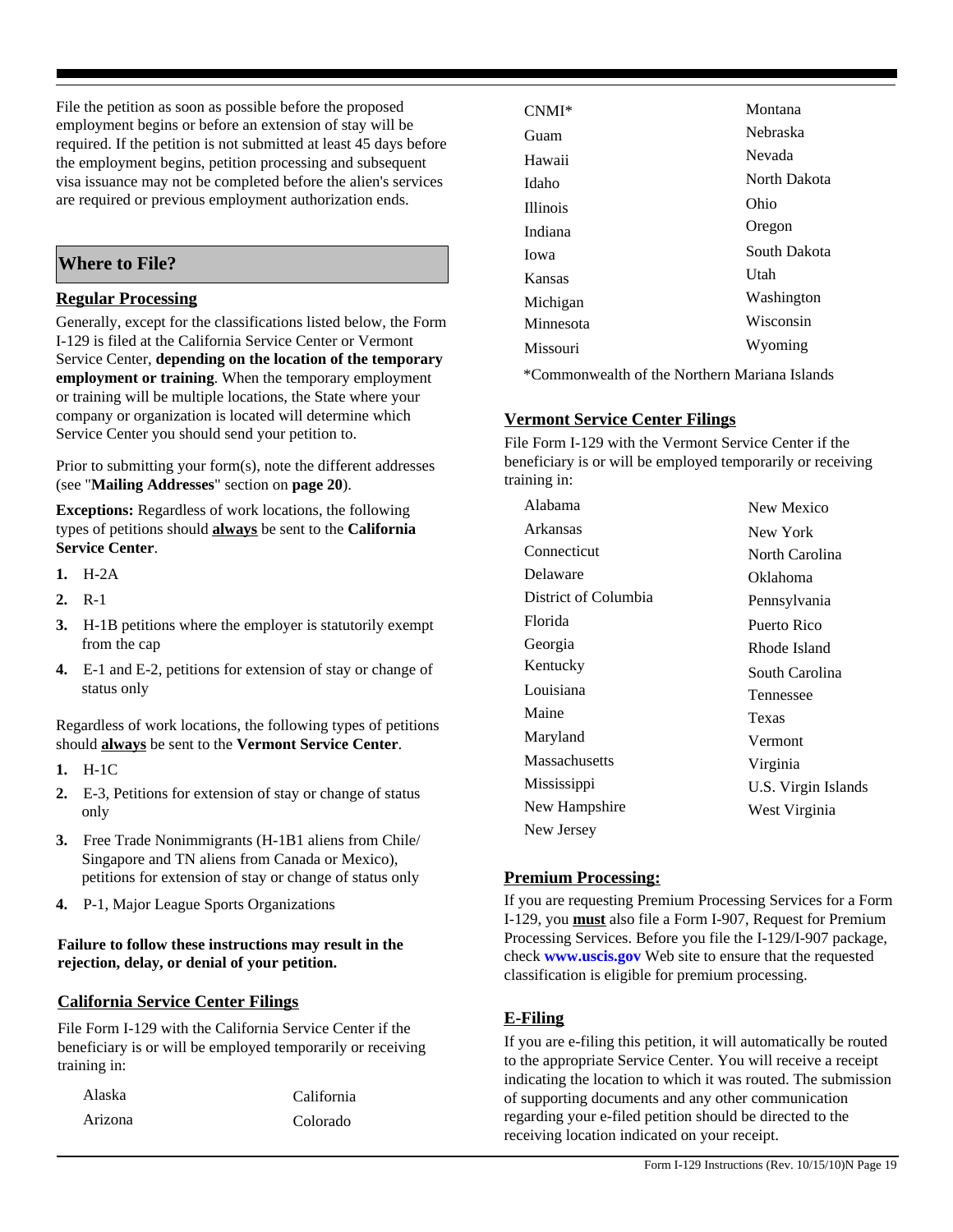# **Mailing Addresses**

The mailing addresses provided below reflect the most current information as of the date this form was last printed. If you are filing this form more than 30 days after the edition date printed this form (shown in the lower right-hand corner), check *before you file* to confirm that this is the most current version of the Form I-129 to use by either **(1)** visiting the "Forms and Fees" section at **www.uscis.gov** or **(2)** if you do not have Internet access, call Customer Service at **1-800-375-5283**.

| <b>California Service Center</b>                                                                                                                                                                                                    |                                                                                                                                                                                                                      |  |  |
|-------------------------------------------------------------------------------------------------------------------------------------------------------------------------------------------------------------------------------------|----------------------------------------------------------------------------------------------------------------------------------------------------------------------------------------------------------------------|--|--|
| <b>Regular Mailing</b>                                                                                                                                                                                                              | <b>Courier Mailing</b>                                                                                                                                                                                               |  |  |
| <b>USCIS</b><br>for any classification included on<br>California Service Center<br>ATTN: CNMI I-129<br>P.O. Box 10698<br>Laguna Niguel, CA 92607-1098<br>(Note the nonimmigrant classification<br>requested in the attention line.) | <b>USCIS</b><br>California Service Center<br>ATTN: CNMI I-129<br>24000 Avila Road<br>$2nd$ Floor, Room 2312<br>Laguna Niguel, CA 92677<br>(Note the nonimmigrant classification requested in<br>the attention line.) |  |  |
| <b>USCIS</b><br>California Service Center<br>ATTN: Guam I-129<br>P.O. Box 10129<br>Laguna Niguel, CA 92607-1012<br>(Note the nonimmigrant classification<br>requested in the attention line.)                                       | <b>USCIS</b><br>California Service Center<br>ATTN: Guam I-129<br>24000 Avila Road<br>2nd Floor, Room 2312<br>Laguna Niguel, CA 92677<br>(Note the nonimmigrant classification requested<br>in the attention line.)   |  |  |
| <b>USCIS</b><br>California Service Center<br><b>ATTN: H-1B Extensions</b><br>P.O. Box 10129<br>Laguna Niguel, CA 92607-1012                                                                                                         | <b>USCIS</b><br>California Service Center<br><b>ATTN: H-1B Extensions</b><br>24000 Avila Road<br>2nd Floor, Room 2312<br>Laguna Niguel, CA 92677                                                                     |  |  |
| <b>USCIS</b><br>California Service Center<br>ATTN: H-2A Processing Unit<br>P.O. Box 10140<br>Laguna Niguel, CA 92607-1040                                                                                                           | <b>USCIS</b><br>California Service Center<br>ATTN: H-2A Processing Unit<br>24000 Avila Road<br>2nd Floor, Room 2312<br>Laguna Niguel, CA 92677                                                                       |  |  |
| <b>USCIS</b><br>California Service Center<br><b>ATTN: I-129</b><br>P.O. Box 10129<br>Laguna Niguel, CA 92607-1012<br>(Note the nonimmigrant classification                                                                          | <b>USCIS</b><br>California Service Center<br><b>ATTN: I-129</b><br>24000 Avila Road<br>2nd Floor, Room 2312<br>Laguna Niguel, CA 92677<br>(Note the nonimmigrant classification requested in<br>the attention line)  |  |  |
|                                                                                                                                                                                                                                     | requested in the attention line)                                                                                                                                                                                     |  |  |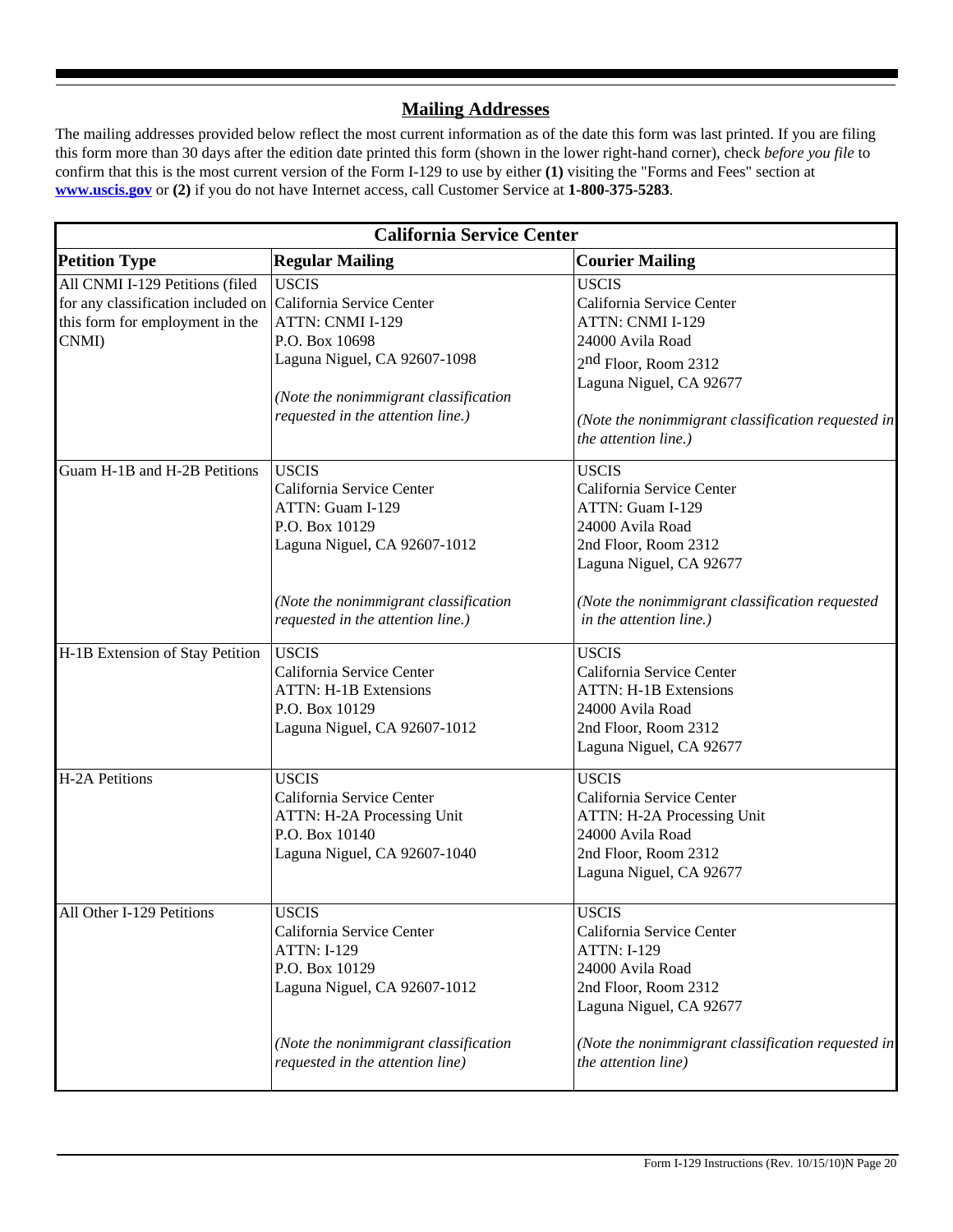# **Mailing Addresses**

| <b>California Service Center</b>                                         |                                       |                                                 |  |
|--------------------------------------------------------------------------|---------------------------------------|-------------------------------------------------|--|
| <b>Petition Type</b>                                                     | <b>Regular Mailing</b>                | <b>Courier Mailing</b>                          |  |
| Premium Processing I-129/I-907                                           | <b>Premium Processing Service</b>     | Premium Processing Service                      |  |
| Packages                                                                 | <b>USCIS</b>                          | <b>USCIS</b>                                    |  |
|                                                                          | California Service Center             | California Service Center                       |  |
|                                                                          | <b>ATTN: I-129</b>                    | <b>ATTN: I-129</b>                              |  |
|                                                                          | P.O. Box 10825                        | 24000 Avila Road                                |  |
|                                                                          | Laguna Niguel, CA 92607               | $2nd$ Floor, Room 2312                          |  |
|                                                                          |                                       | Laguna Niguel, CA 92677                         |  |
|                                                                          | (Note the nonimmigrant classification |                                                 |  |
|                                                                          | requested in the attention line.)     | (Note the nonimmigrant classification requested |  |
|                                                                          |                                       | in the attention line.)                         |  |
| <b>Premium Processing E-Mail address: CSC-Premium.Processing@dhs.gov</b> |                                       |                                                 |  |

| <b>Vermont Service Center</b>                                     |                                                                                                                                                                                                         |                                                                                                                                                                                                                                           |  |
|-------------------------------------------------------------------|---------------------------------------------------------------------------------------------------------------------------------------------------------------------------------------------------------|-------------------------------------------------------------------------------------------------------------------------------------------------------------------------------------------------------------------------------------------|--|
| <b>Petition Type</b>                                              | <b>Regular &amp; Courier Mailing</b>                                                                                                                                                                    | <b>Premium Processing I-129/I-907 Packages</b>                                                                                                                                                                                            |  |
| H-1B Cap-Subject Petitions                                        | <b>USCIS</b><br><b>Vermont Service Center</b><br>ATTN: H-1B Cap<br>4 Lemnah Drive<br>St. Albans, VT 05479-0001                                                                                          | Premium Processing Service<br><b>USCIS</b><br>Vermont Service Center<br>ATTN: H-1B Cap<br>30 Houghton Street<br>St. Albans, VT 05478-2399                                                                                                 |  |
| H-1B U.S. Master's Cap Petitions USCIS                            | <b>Vermont Service Center</b><br>ATTN: H-1B U.S. Master's Cap<br>4 Lemnah Drive<br>St. Albans, VT 05479-0001                                                                                            | Premium Processing Service<br><b>USCIS</b><br><b>Vermont Service Center</b><br>ATTN: H-1B U.S. Master's Cap<br>30 Houghton Street<br>St. Albans, VT 05478-2399                                                                            |  |
| All Other I-129 Petitions                                         | <b>USCIS</b><br><b>Vermont Service Center</b><br><b>ATTN: I-129</b><br>75 Lower Welden Street<br>St. Albans, VT 05479-0001<br>(Note the nonimmigrant classification<br>requested in the attention line) | Premium Processing Service<br><b>USCIS</b><br><b>Vermont Service Center</b><br><b>ATTN: I-129</b><br>30 Houghton Street<br>St. Albans, VT 05478-2399<br>(Note the nonimmigrant classification requested in<br><i>the attention line</i> ) |  |
| Premium Processing e-mail address: VSC-Premium.Processing@dhs.gov |                                                                                                                                                                                                         |                                                                                                                                                                                                                                           |  |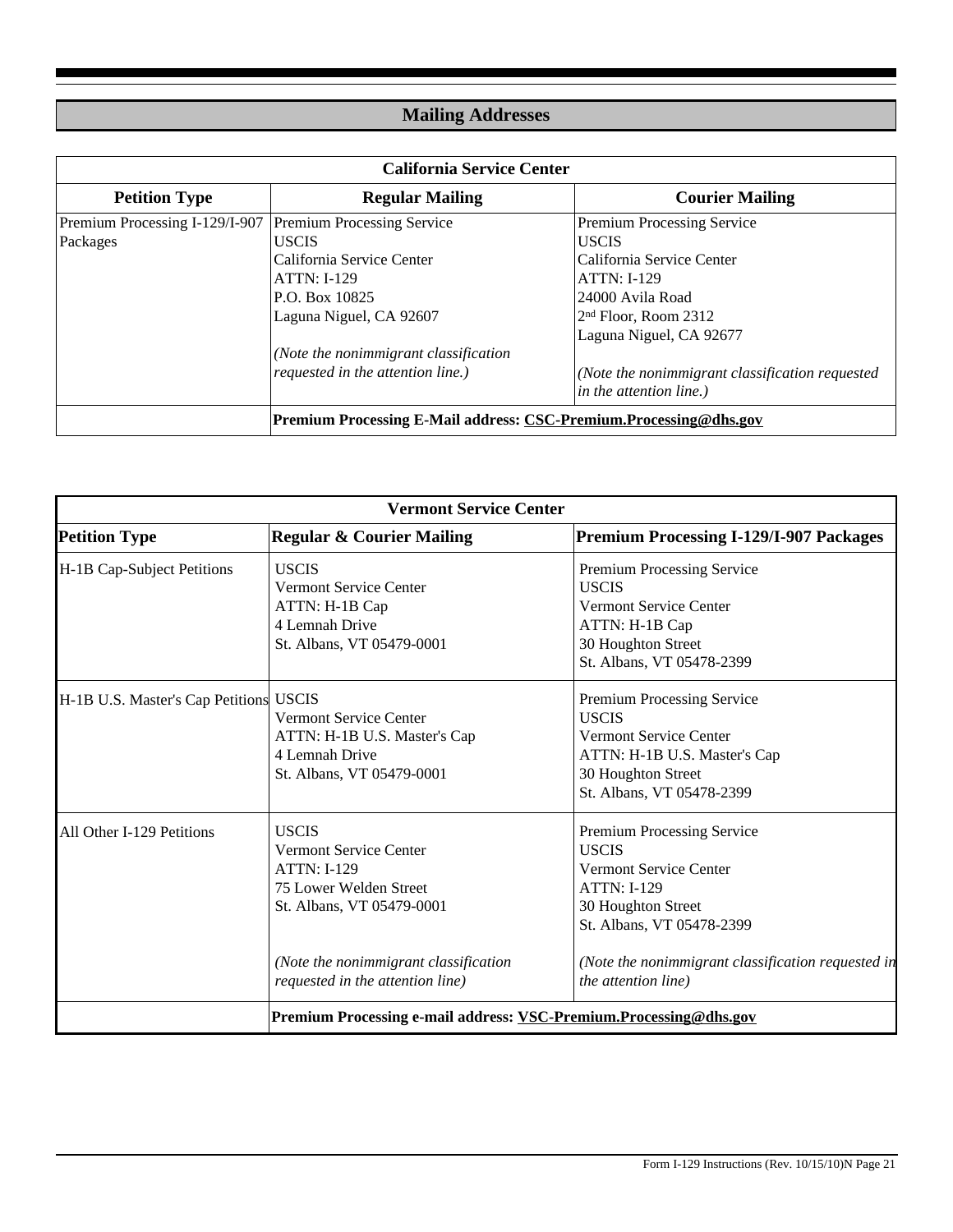# **What Is the Filing Fee?**

The base filing fee for this petition is **\$325**.

A U.S. employer filing Form I-129 for an H-1B nonimmigrant or for a Chile or Singapore H-1B1 Free Trade Nonimmigrant must submit the **\$325** petition filing fee and, unless exempt under Part B of the H-1B Data Collection and Filing Fee Exemption Supplement, an additional fee of either **\$1,500** or **\$750**.

A U.S. employer with a total of 25 or fewer full-time equivalent employees in the United States (including any affiliate or subsidiary of the employer) is only obligated to pay the **\$750** fee.

A U.S. employer filing Form I-129 who is required to pay the ACWIA fee may make the payment in the form of a single check or money order for the total amount due or as two checks or money orders, one for the ACWIA fee and one for the petition fee.

**NOTE:** On or after **March 8, 2005**, a U.S. employer seeking initial approval of H-1B or L nonimmigrant status for a beneficiary, or seeking approval to employ an H-1B or L nonimmigrant currently working for another U.S. employer, must submit a **\$500** fee. This **\$500** Fraud Prevention and Detection fee was mandated by the provisions of the H-1B Visa Reform Act of 2004.

Those petitioners required to submit the \$500 Fraud Prevention and Detection fee are also required to submit either an additional \$2,000 (H-1B) or \$2,250 (L-1) fee mandated by Public Law 111-230 **if**:

- **1.** The petitioner employs 50 or more individuals in the United States;
- **2.** More than 50% of those employees are in H-1B or L nonimmigrant status; **and**
- **3.** The petition is filed before October 1, 2014**.**

**The Fraud Prevention and Detection fee and Public Law 111-230 fee, when applicable, may not be waived, and each fee should be submitted in separate checks or money orders.** You must include payment of the fee(s) with your submission of this form. Failure to submit the fee(s) when required will result in rejection or denial of your submission. Petitioners for Chile or Singapore H-1B1 Free Trade Nonimmigrants do not have to pay the \$500 Fraud Prevention and Detection Fee or the additional fee required under Public Law 111-230.

**NOTE:** Employers filing H-2B petitions for employment to commence on or after October 1, 2005, must submit an additional fee of **\$150**. The Save Our Small and Seasonal Businesses Act of 2005 authorized this **\$150** Fraud Prevention and Detection Fee.

**NOTE:** An additional biometric service fee as described in 8 CFR 103.7(b) is required if the alien is lawfully present in the CNMI when applying for an initial grant of E-2C status. After submission of the form, USCIS will notify you about when and where to go for biometric services.

**NOTE:** An additional biometric service fee as described in 8 CFR 103.7(b) is required if the alien is lawfully present in the CNMI when applying for an initial grant of a federal nonimmigrant status. After submission of the form, USCIS will notify you about when and where to go for biometric services.

Fees must be submitted in the exact amount and cannot be refunded. **Do not mail cash.** All checks and money orders must be drawn on bank or other institution located in the United States and must be payable in U.S. currency. The check or money order must be made payable to the **Department of Homeland Security**.

When preparing the check or money order, spell out Department of Homeland Security. Do not use the initials "DHS" or "USDHS."

Checks are accepted, subject to collection. An uncollected check will render the petition and any document issued invalid. A charge of \$30 will be imposed if a check in payment of a fee is not honored by the bank on which it is drawn.

**How to check if the fee is correct.** The fee on this form is current as of the publication date appearing in the lower right corner of this page. However, because USCIS fees change periodically, you can verify if the fee is correct by following one of the steps below.

- **1.** Visit our Web site at www.uscis.gov**,** to check the appropriate fee, or
- **2.** Review the Fee Schedule included in your form package, if you called us to request the form, or
- **3.** Telephone our National Customer Service Center at **1-800-375-5283** and ask for the fee information.

**NOTE:** If your petition requires payment of a biometric service fee for USCIS to take your fingerprints, photograph or signature, you can use the same procedure to obtain the correct biometric fee.

# **Processing Information**

**Any petition that is not signed or accompanied by the correct fee will be rejected with a notice that the petition is deficient.** You may correct the deficiency and resubmit the petition. A petition is not considered properly filed until accepted by USCIS.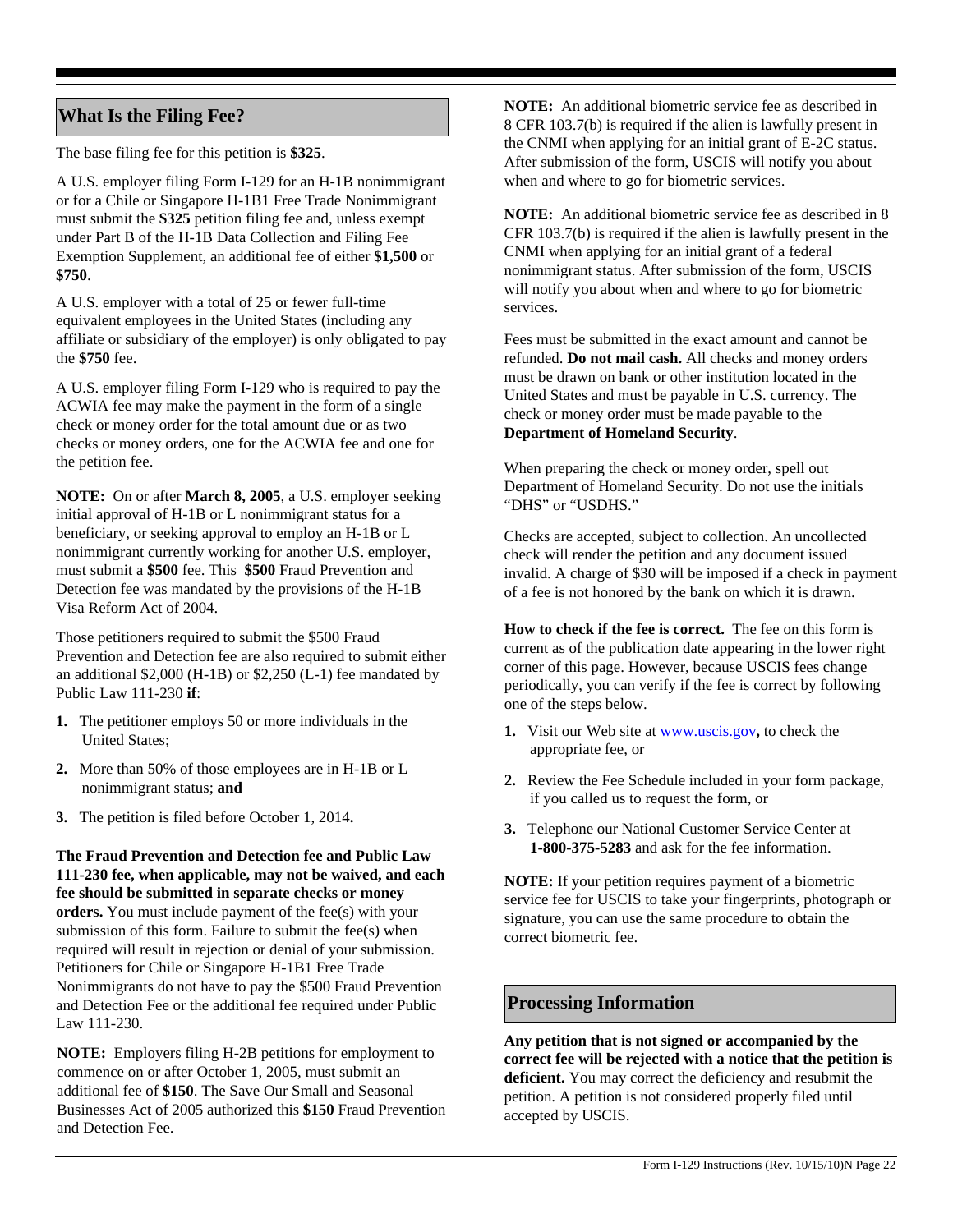**Initial processing.** Once a petition has been accepted, it will be checked for completeness, including submission of the required initial evidence. If you do not completely fill out the form, or file it without required initial evidence, you will not establish a basis for eligibility and we may deny your petition.

**Requests for more information or interview.** We may request more information or evidence, or we may request that you appear at a USCIS office for an interview. We may also request that you submit the originals of any copy. We will return these originals when they are no longer required.

**Decision.** The decision on a petition involves separate determinations of whether you have established that the alien is eligible for the requested classification based on the proposed employment, and whether he or she is eligible for any requested change of status or extension of stay. USCIS will notify you of the decision in writing.

# **Penalties**

If you knowingly and willfully falsify or conceal a material fact or submit a false document with this petition, we will deny the petition and may deny any other immigration benefit.

In addition, you will face severe penalties provided by law and may be subject to criminal prosecution.

# **Privacy Act Notice**

We ask for the information on this form and associated evidence to determine if you have established eligibility for the immigration benefit you are seeking. Our legal right to ask for this information is in 8 U.S.C. 1154, 1184, and 1258. We may provide this information to other government agencies. Failure to provide this information and any requested evidence may delay a final decision or result in denial of your petition.

# **USCIS Compliance Review and Monitoring**

By signing this form, you have stated under penalty of perjury (28 U.S.C.1746) that all information and documentation submitted with this form is true and correct. You also have authorized the release of any information from your records that USCIS may need to determine eligibility for the benefit you are seeking and consented to USCIS verification of such information.

The Department of Homeland Security has the right to verify any information you submit to establish eligibility for the immigration benefit you are seeking at any time. Our legal right to verify this information is in 8 U.S.C. 1103, 1155, 1184, and 8 CFR parts 103, 204, 205, and 214. To ensure compliance with applicable laws and authorities, USCIS may verify information before or after your case has been decided.

Agency verification methods may include but are not limited to: review of public records and information; contact via written correspondence, the Internet, facsimile or other electronic transmission, or telephone; unannounced physical site inspections of residences and places of employment; and interviews. Information obtained through verification will be used to assess your compliance with the laws and to determine your eligibility for the benefit sought.

Subject to the restrictions under 8 CFR part 103.2(b)(16), you will be provided an opportunity to address any adverse or derogatory information, that may result from a USCIS compliance review, verification, or site visit after a formal decision is made on your case or after the agency has initiated an adverse action which may result in revocation or termination of an approval.

### **USCIS Information and Forms**

To order USCIS forms, call our to toll-free forms line at **1-800-870-3676**. You can also get USCIS forms and information on immigration laws, regulations, and procedures by telephoning our National Customer Service Center at **1-800-375-5283** or visiting our Internet Web site at **www.uscis.gov**.

As an alternative to waiting in line for assistance at your local USCIS office, you can now schedule an appointment through our Internet-based system, **InfoPass**. To access the system, visit our Web site at **www.uscis.gov**. Use the **InfoPass**  appointment scheduler and follow the screen prompts to set up your appointment. **InfoPass** generates an electronic appointment notice that appears on the screen.